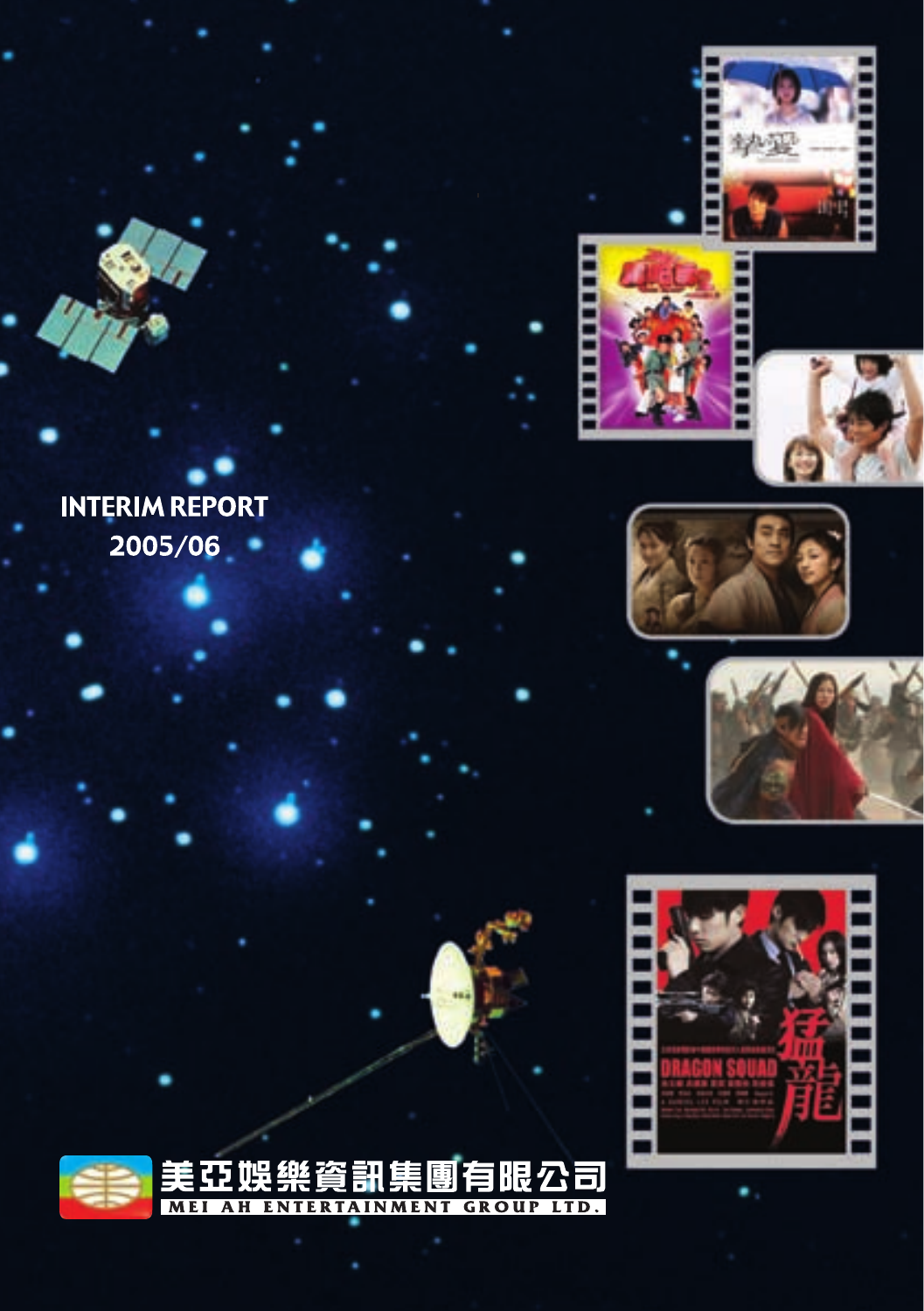The directors present the Interim Report and condensed consolidated financial information of the Company and its subsidiaries (the "Group") for the six months ended 30th September 2005. The consolidated profit and loss account, consolidated cash flow statement and consolidated statement of changes in equity of the Group for the six months ended 30th September 2005, and the consolidated balance sheet of the Group as at 30th September 2005, all of which are unaudited and condensed, along with selected explanatory notes, are set out as follows:

# **CONDENSED CONSOLIDATED PROFIT AND LOSS ACCOUNT**

For the six months ended 30th September 2005

|                                              |                | <b>Unaudited</b>        |                |  |
|----------------------------------------------|----------------|-------------------------|----------------|--|
|                                              |                | <b>Six months ended</b> |                |  |
|                                              |                |                         | 30th September |  |
|                                              |                | 2005                    | 2004           |  |
|                                              | Note           | <b>HK\$'000</b>         | HK\$'000       |  |
| Turnover                                     | $\overline{2}$ | 78,973                  | 71,093         |  |
| Cost of sales                                |                | (54, 149)               | (58, 295)      |  |
| Gross profit                                 |                | 24,824                  | 12,798         |  |
| Other revenues                               |                | 5,249                   | 3,604          |  |
| Gain on disposal of interest in              |                |                         |                |  |
| an associated company                        | 3(a)           |                         | 15,707         |  |
| Selling and marketing expenses               |                | (6, 575)                | (4,904)        |  |
| Administrative and other expenses            |                | (12, 159)               | (14, 018)      |  |
| Operating profit                             | 3              | 11,339                  | 13,187         |  |
| Finance costs                                |                | (1, 361)                | (1,720)        |  |
| Share of loss of a jointly controlled entity |                | (111)                   | (65)           |  |
| Share of profits less losses of              |                |                         |                |  |
| associated companies                         |                | 299                     | (1, 314)       |  |
| Profit before taxation                       |                | 10,166                  | 10,088         |  |
| Minority interests                           |                | (45)                    | (5)            |  |
| Profit attributable to shareholders          |                | 10,121                  | 10,083         |  |
| Basic earnings per share                     | 6              | $1.31$ cents            | $1.31$ cents   |  |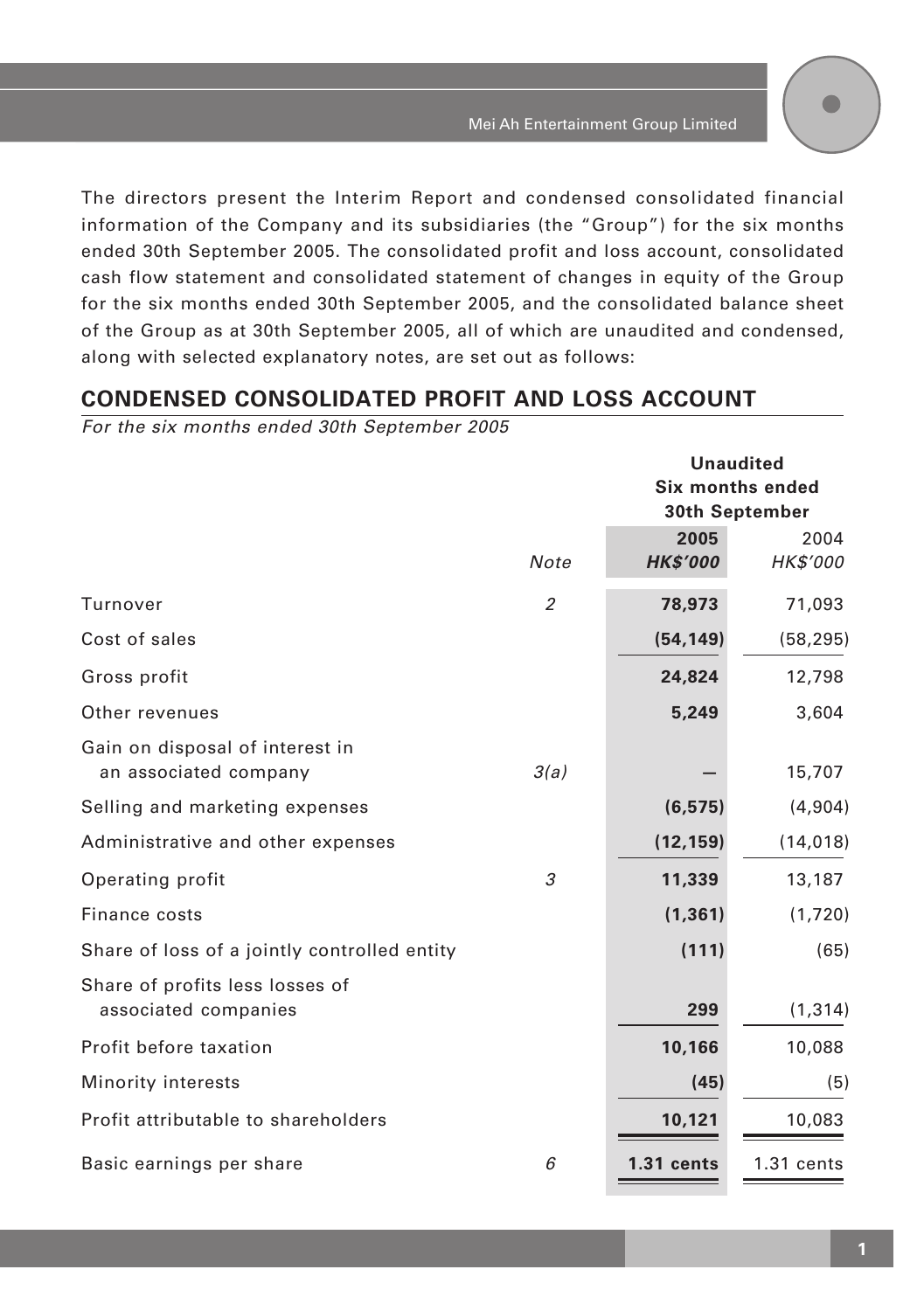

# **CONDENSED CONSOLIDATED BALANCE SHEETS**

As at 30th September 2005 and 31st March 2005

|                                                                                                                      | <b>Notes</b>   | <b>Unaudited</b><br>30th<br>September<br>2005<br><b>HK\$'000</b> | Audited and<br>restated<br>31st March<br>2005<br>HK\$'000 |
|----------------------------------------------------------------------------------------------------------------------|----------------|------------------------------------------------------------------|-----------------------------------------------------------|
| Fixed assets<br>Leasehold land and land use rights<br>Interest in a jointly controlled entity                        | 7              | 161,153<br>13,077                                                | 162,485<br>13,238                                         |
| Associated companies<br>Available-for-sale financial assets<br>Film rights, films in progress,<br>film sub-licensing |                | 31,177<br>4,366                                                  | 42,052<br>3,343                                           |
| rights and deposits                                                                                                  | 7              | 60,216                                                           | 40,512                                                    |
| <b>Current assets</b><br>Inventories<br>Accounts receivable<br>Prepayments, deposits and                             | 8              | 8,194<br>29,337                                                  | 8,295<br>30,479                                           |
| other receivables<br>Bank balances and cash                                                                          |                | 20,843<br>16,747                                                 | 4,295<br>16,724                                           |
|                                                                                                                      |                | 75,121                                                           | 59,793                                                    |
| <b>Current liabilities</b><br>Accounts payable<br>Receipts in advance and accruals<br><b>Bills payable</b>           | 9              | 11,186<br>62,480<br>2,472                                        | 16,931<br>40,100<br>2,369                                 |
| Bank loans, secured<br>Bank loans, unsecured<br>Obligations under finance leases<br>Bank overdrafts, secured         | 10(a)<br>10(b) | 14,594<br>2,800<br>188<br>3,270                                  | 13,665<br>2,800<br>337<br>4,257                           |
|                                                                                                                      |                | 96,990                                                           | 80,459                                                    |
| Net current liabilities                                                                                              |                | (21, 869)                                                        | (20, 666)                                                 |
| Total assets less current liabilities                                                                                |                | 248,120                                                          | 240,964                                                   |
| Financed by:<br>Share capital<br>Reserves                                                                            | 11             | 77,100<br>153,125                                                | 77,100<br>143,004                                         |
| Shareholders' funds<br>Minority interests<br>Non-current liabilities                                                 |                | 230,225<br>(88)                                                  | 220,104<br>(131)                                          |
| Deferred tax liabilities<br>Other long-term liabilities                                                              | 10             | 285<br>17,698                                                    | 285<br>20,706                                             |
|                                                                                                                      |                | 248,120                                                          | 240,964                                                   |
|                                                                                                                      |                |                                                                  |                                                           |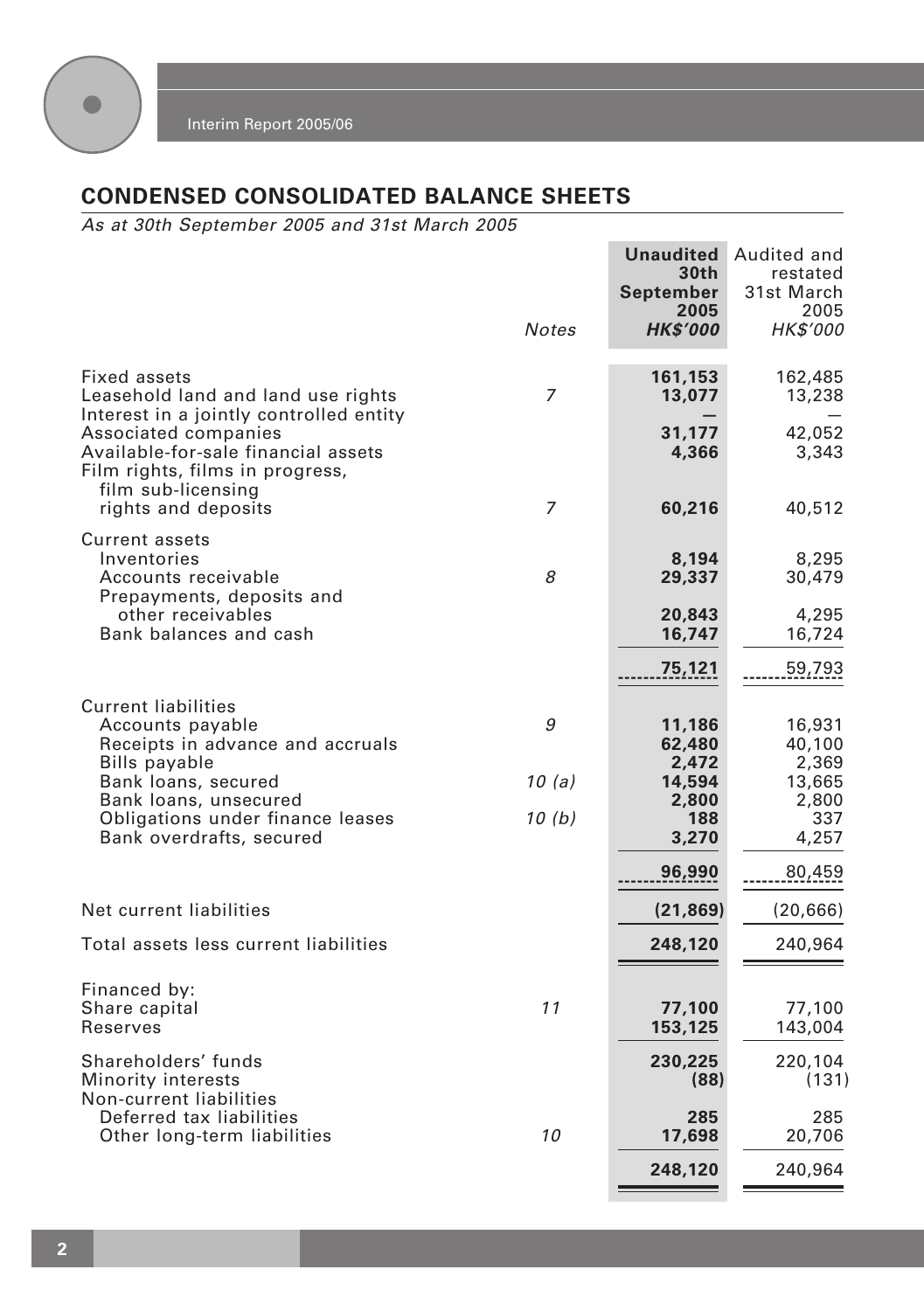# **CONDENSED CONSOLIDATED CASH FLOW STATEMENT**

For the six months ended 30th September 2005

|                                                          | <b>Unaudited</b>        |                 |  |
|----------------------------------------------------------|-------------------------|-----------------|--|
|                                                          | <b>Six months ended</b> |                 |  |
|                                                          |                         | 30th September  |  |
|                                                          | 2005                    | 2004            |  |
|                                                          | <b>HK\$'000</b>         | <b>HK\$'000</b> |  |
|                                                          |                         |                 |  |
| Net cash inflow from operating activities                | 53,161                  | 37,456          |  |
| Net cash outflow from investing activities               | (48, 672)               | (16, 284)       |  |
|                                                          |                         |                 |  |
| Net cash inflow before financing activities              | 4,489                   | 21,172          |  |
|                                                          |                         |                 |  |
| Net cash outflow from financing activities               | (3, 479)                | (3, 334)        |  |
|                                                          |                         |                 |  |
| Increase in cash and cash equivalents                    | 1,010                   | 17,838          |  |
| Cash and cash equivalents at the beginning of the period | 9,667                   | (7, 835)        |  |
|                                                          |                         |                 |  |
| Cash and cash equivalents at the end of the period       | 10,677                  | 10,003          |  |
|                                                          |                         |                 |  |
| Analysis of balances of cash and cash equivalents:       |                         |                 |  |
| Bank balances and cash                                   | 16,747                  | 16,132          |  |
| Bank loans, unsecured                                    | (2,800)                 |                 |  |
| <b>Bank overdrafts</b>                                   | (3, 270)                | (6, 129)        |  |
|                                                          |                         |                 |  |
|                                                          | 10,677                  | 10,003          |  |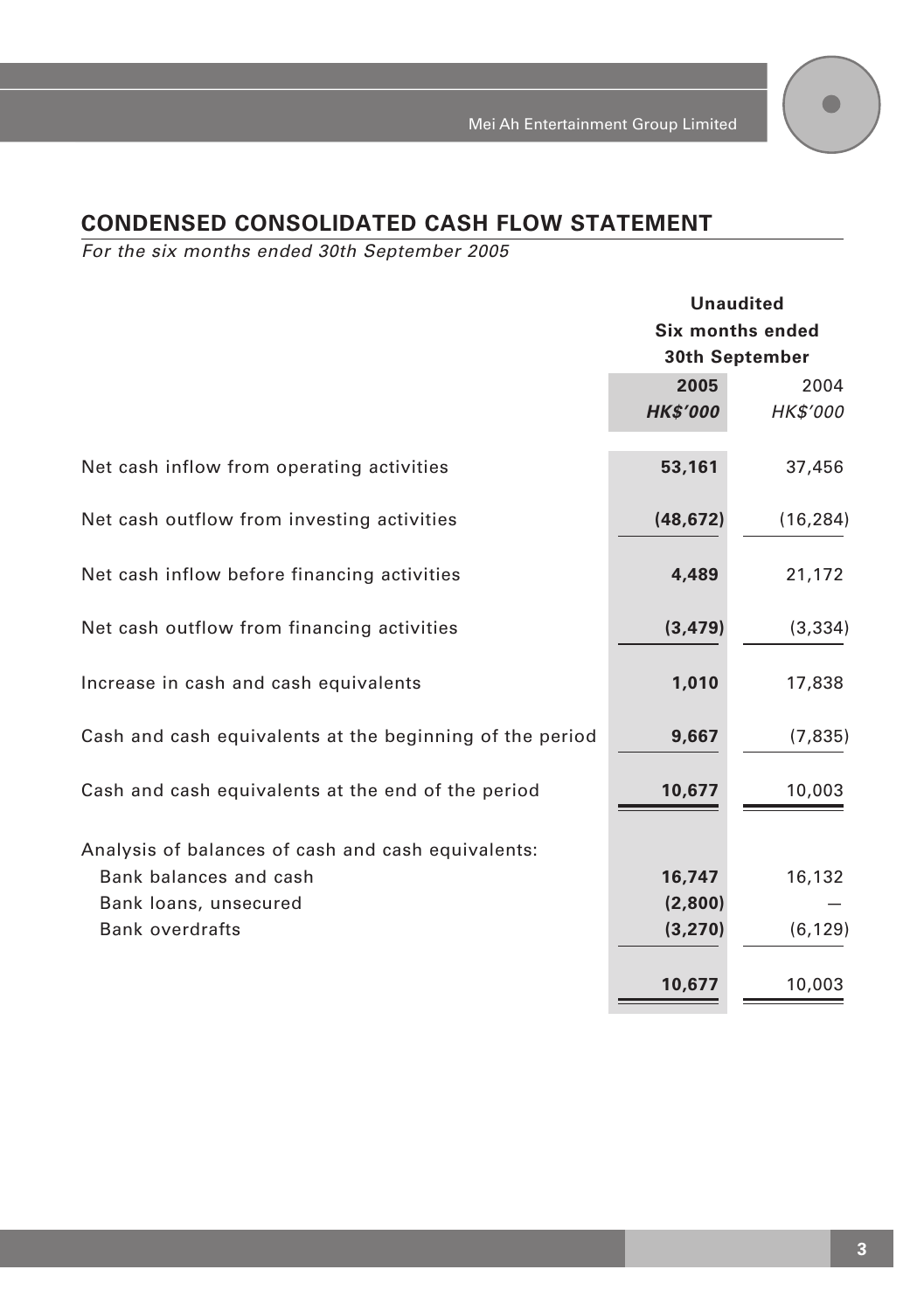

# **CONDENSED CONSOLIDATED STATEMENT OF CHANGES IN EQUITY**

For the six months ended 30th September 2005

|                                                                                                                                                          | <b>Unaudited</b><br>Six months ended<br>30th September |                               |
|----------------------------------------------------------------------------------------------------------------------------------------------------------|--------------------------------------------------------|-------------------------------|
|                                                                                                                                                          | 2005<br><b>HK\$'000</b>                                | 2004<br>HK\$'000              |
| Share capital<br>At the beginning and the end of the period                                                                                              | 77,100                                                 | 77,100                        |
| Share premium<br>At the beginning of the period<br>Transfer to contributed surplus                                                                       | 222,791<br>(222, 791)                                  | 222,791<br>. <del>. .</del> . |
| At the end of the period                                                                                                                                 |                                                        | 222,791                       |
| Share redemption reserve<br>At the beginning and the end of the period                                                                                   | 12 <sup>2</sup>                                        | 12                            |
| Contributed surplus<br>At the beginning of the period<br>Transfer from share premium<br>Set off against accumulated losses                               | 128,545<br>222,791<br>(244, 237)                       | 128,418                       |
| At the end of the period                                                                                                                                 | 107,099                                                | 128,418                       |
| Exchange difference<br>At the beginning and the end of the period                                                                                        | (306)                                                  | (306)                         |
| Investment properties revaluation reserve<br>At the beginning of the period,<br>as previously reported<br>Opening adjustment for the adoption of HKSA 40 | 16,061<br>(16,061)                                     | 1,911                         |
| At the beginning of the period, as restated<br>and the end of the period                                                                                 |                                                        | 1,911                         |
| Retained earnings/(accumulated losses)<br>At the beginning of the period,<br>as previously reported<br>Opening adjustment for the adoption of HKSA 40    | (224, 099)<br>16,061                                   | (194, 999)                    |
| At the beginning of the period, as restated<br>Transfer from contributed surplus<br>Profit for the period                                                | (208, 038)<br>244,237<br>10,121                        | (194, 999)<br>10,083          |
| At the end of the period                                                                                                                                 | 46,320                                                 | (184, 916)                    |
| Shareholders' funds                                                                                                                                      | 230,225                                                | 245,010                       |
|                                                                                                                                                          |                                                        |                               |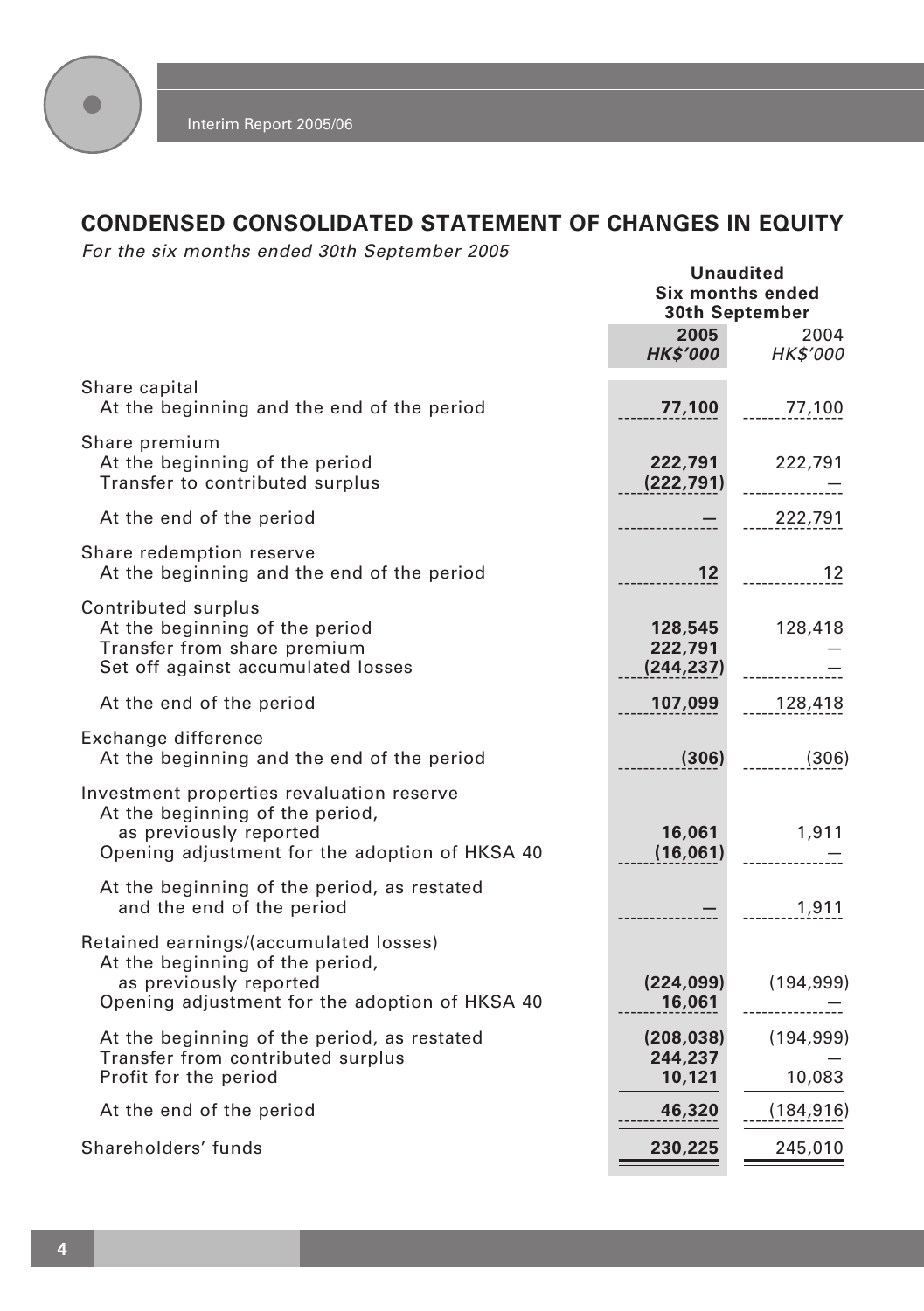# **NOTES TO CONDENSED CONSOLIDATED FINANCIAL INFORMATION**

#### **1. Basis of preparation and accounting policies**

This unaudited condensed consolidated interim accounts has been prepared in accordance with Hong Kong Accounting Statement ("HKAS") 34 "Interim Financial Reporting" issued by the Hong Kong Institute of Certified Public Accountants.

This condensed consolidated financial information should be read in conjunction with the 2005 annual financial statements.

The accounting policies and methods of computation used in the preparation of this condensed consolidated financial information are consistent with those used in the annual financial statements for the year ended 31st March 2005 except that the Group has changed certain of its accounting policies following the adoption of new/revised Hong Kong Financial Reporting Standards and Hong Kong Accounting Standards (new "HKFRS") which are effective for accounting periods commencing on or after 1st January 2005. This interim financial information has also been prepared in accordance with those HKFRS standards and interpretations issued and effective as at the time of preparing this information.

Following the adoption of those new HKFRS which are relevant to the Group's operations, the significant changes to the Group's accounting policies and the effect of which are set out below:

(a) HKAS 17 — the adoption of HKAS 17 has resulted in a change in the accounting policy relating to the reclassification of leasehold land and land use rights from fixed assets to operating leases. The up-front prepayments made for the leasehold land and land use rights are expensed in the income statement on a straight-line basis over the period of the lease or where there is impairment, the impairment is expensed in the income statement. In prior years, the leasehold land and land use rights was accounted for at fair value less accumulated depreciation and accumulation impairment. As a result of the adoption, the net book value of leasehold land and land use rights as at 1st April 2005 amounting to HK\$13,238,000 was reclassified from fixed assets to leasehold land and land use rights.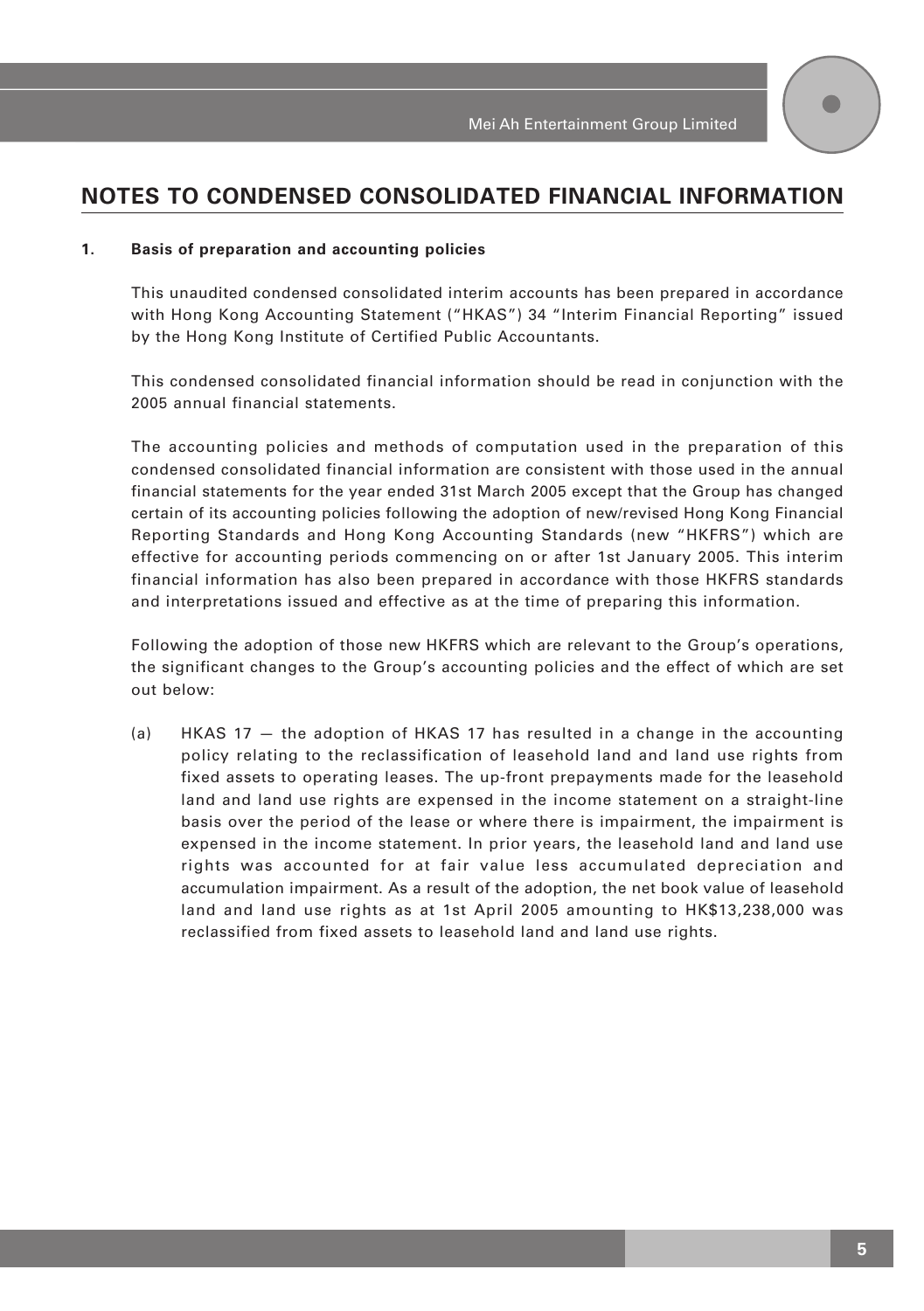#### Interim Report 2005/06



- (b) HKASs 32 and 39 the adoption of HKASs 32 and 39 has resulted in a change in the accounting policy relating to the recognition of the Group's investments in securities, other than subsidiaries, associates and jointly controlled entities, as available-for-sale financial assets at fair values. Gains and losses arising from changes in fair values of available-for-sale financial assets, except for impairment losses and foreign exchange gains and losses, shall be recognized directly in equity until the financial assets are derecognised, at which time the accumulated gains or losses previously recognized in equity shall be recognized in profit and loss. In prior years, those investments were classified as investment securities and were stated at cost less any provision for impairment losses. There is no significant effect to the Group's results from the adoption of those standards.
- (c) HKAS 40 the adoption of HKAS 40 has resulted in a change in the accounting policy of which the changes in fair values of investment properties are recorded in the income statement as part of other income. In prior years, the increases in fair value were credited to the investment properties revaluation reserve. Decreases in fair value were first set off against increases on earlier valuations on a portfolio basis and thereafter expensed in the income statement. As a result of the adoption, investment properties revaluation reserve as at 1st April 2005 amounting to HK\$16,061,000 was transferred to retained earnings.
- (d) HKFRS3, HKASs 36 and 38 the adoption of these standards has resulted in a change in the accounting policy for goodwill. Until 31st December 2004, goodwill was amortised on a straight line basis over the estimated useful life and assessed for an indication of impairment at each balance sheet date. From the year ending 31st March 2006 onwards, goodwill is tested annually for impairment, as well as when there is indication of impairment. There is no significant effect to the Group's results from the adoption of those standards.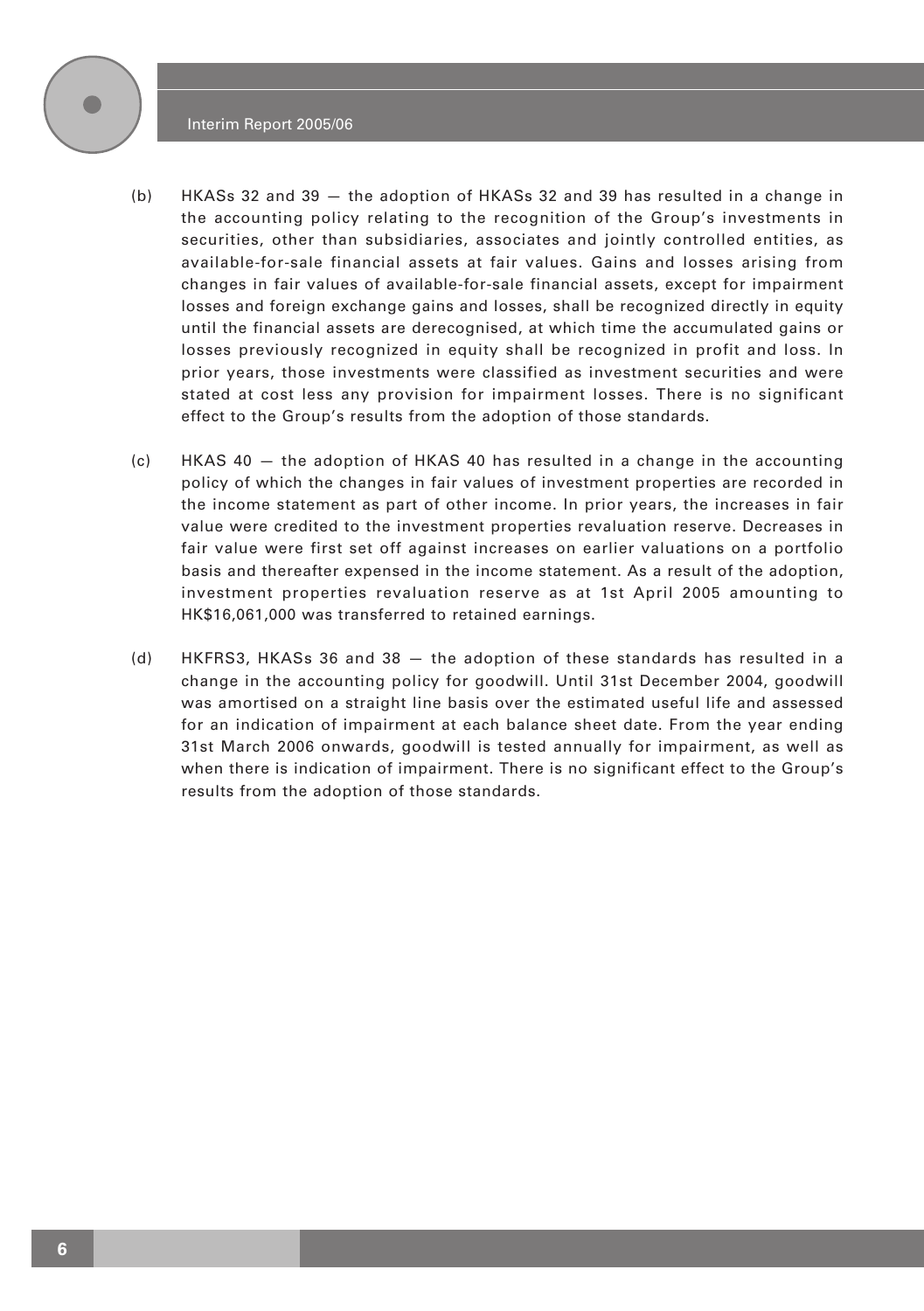#### **2. Segment information**

The Group is principally engaged in the television operations, film exhibition, film rights licensing and sub-licensing, sale and distribution of films and programs, and processing of audio visual products through its associated companies.

An analysis of the Group's revenues, results, assets and liabilities by business segments, being the primary reporting format, is as follows:

|                                                                                    |                                                    |                                                                               |                                                                                                                            | <b>Unaudited</b>                                             |                                       |                          |
|------------------------------------------------------------------------------------|----------------------------------------------------|-------------------------------------------------------------------------------|----------------------------------------------------------------------------------------------------------------------------|--------------------------------------------------------------|---------------------------------------|--------------------------|
|                                                                                    |                                                    |                                                                               | Six months ended 30th September 2005                                                                                       |                                                              |                                       |                          |
|                                                                                    | <b>Television</b><br>operations<br><b>HK\$'000</b> | <b>Film exhibition</b><br>and film rights<br>licensing and<br><b>HK\$'000</b> | Sale and<br>distribution<br>of films and<br>programs in<br>audio visual<br>sub-licensing product format<br><b>HK\$'000</b> | Processing of<br>audio visual<br>products<br><b>HK\$'000</b> | <b>Elimination</b><br><b>HK\$'000</b> | Group<br><b>HK\$'000</b> |
| External sales<br>Inter-segment sales                                              | 29,365                                             | 23,297<br>2,700                                                               | 26,311                                                                                                                     |                                                              | (2,700)                               | 78,973                   |
|                                                                                    | 29,365                                             | 25,997                                                                        | 26,311                                                                                                                     |                                                              | (2,700)                               | 78,973                   |
| Segment results                                                                    | 9,201                                              | 2,118                                                                         | (784)                                                                                                                      |                                                              | 1,089                                 | 11,624                   |
| Unallocated income<br>Unallocated costs                                            |                                                    |                                                                               |                                                                                                                            |                                                              |                                       | 4,706<br>(4,991)         |
| Operating profit<br>Finance costs                                                  |                                                    |                                                                               |                                                                                                                            |                                                              |                                       | 11,339<br>(1, 361)       |
| Share of profits/(losses) of:<br>Jointly controlled entity<br>Associated companies |                                                    | 1,303                                                                         | (111)<br>(105)                                                                                                             | (899)                                                        |                                       | (111)<br>299             |
| Profit before minority interests<br>Minority interests                             |                                                    |                                                                               |                                                                                                                            |                                                              |                                       | 10,166<br>(45)           |
| Profit attributable to shareholders                                                |                                                    |                                                                               |                                                                                                                            |                                                              |                                       | 10,121                   |
| Capital expenditure<br>Unallocated capital expenditure                             | 15,407                                             | 29,815                                                                        | 7,691                                                                                                                      |                                                              | (2,630)                               | 50,283<br>239            |
| Depreciation<br>Unallocated depreciation                                           | 42                                                 | 21                                                                            | 337                                                                                                                        |                                                              |                                       | 50,522<br>400<br>1,921   |
|                                                                                    |                                                    |                                                                               |                                                                                                                            |                                                              |                                       | 2,321                    |
| Amortisation charge                                                                | 7,801                                              | 13,637                                                                        | 12,180                                                                                                                     |                                                              | (3,789)                               | 29,829                   |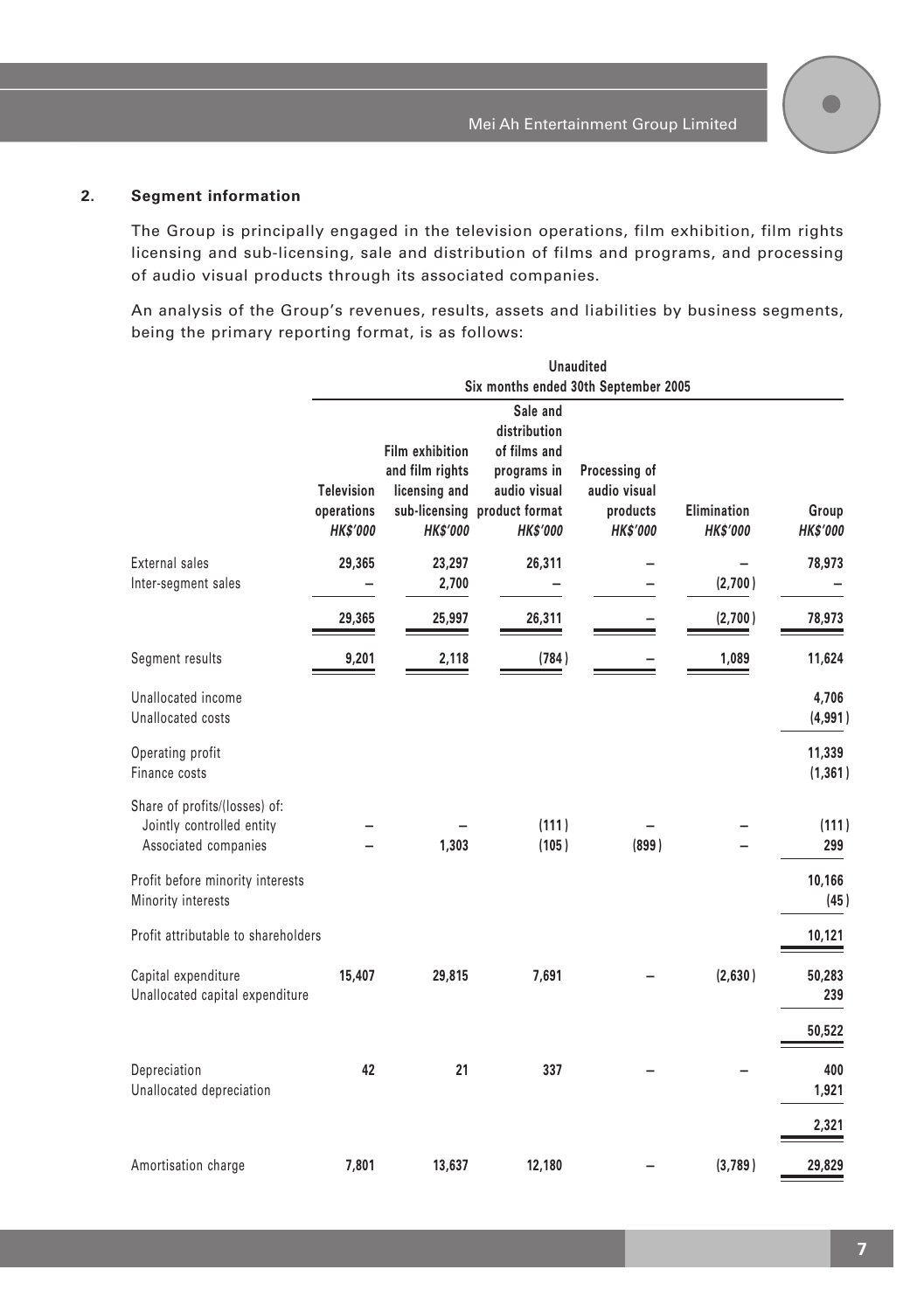$\bullet$ 

|                                                                                    |                                      |                                                                                  | Unaudited<br>Six months ended 30th September 2004                                                     |                                                       |                    |
|------------------------------------------------------------------------------------|--------------------------------------|----------------------------------------------------------------------------------|-------------------------------------------------------------------------------------------------------|-------------------------------------------------------|--------------------|
|                                                                                    | Television<br>operations<br>HK\$'000 | Film exhibition<br>and film rights<br>licensing and<br>sub-licensing<br>HK\$'000 | Sale and<br>distribution<br>of films and<br>programs in<br>audio visual<br>product format<br>HK\$'000 | Processing of<br>audio visual<br>products<br>HK\$'000 | Group<br>HK\$'000  |
| Revenues                                                                           | 13,478                               | 15,573                                                                           | 42,042                                                                                                |                                                       | 71,093             |
| Segment results                                                                    | 6,327                                | 4,167                                                                            | (13, 502)                                                                                             |                                                       | (3,008)            |
| Unallocated income<br>Unallocated costs                                            |                                      |                                                                                  |                                                                                                       |                                                       | 17,612<br>(1, 417) |
| Operating profit<br>Finance costs                                                  |                                      |                                                                                  |                                                                                                       |                                                       | 13,187<br>(1, 720) |
| Share of profits/(losses) of:<br>Jointly controlled entity<br>Associated companies |                                      | (2,798)                                                                          | (65)                                                                                                  | 1,484                                                 | (65)<br>(1, 314)   |
| Profit before minority interests<br>Minority interests                             |                                      |                                                                                  |                                                                                                       |                                                       | 10,088<br>(5)      |
| Profit attributable to shareholders                                                |                                      |                                                                                  |                                                                                                       |                                                       | 10,083             |
| Capital expenditure<br>Unallocated capital expenditure                             | 5,527                                | 8,049                                                                            | 18,275                                                                                                |                                                       | 31,851<br>1,572    |
|                                                                                    |                                      |                                                                                  |                                                                                                       |                                                       | 33,423             |
| Depreciation<br>Unallocated depreciation                                           | 34                                   | 20                                                                               | 552                                                                                                   |                                                       | 606<br>1,935       |
|                                                                                    |                                      |                                                                                  |                                                                                                       |                                                       | 2,541              |
| Amortisation charge                                                                | 2,302                                | 4,722                                                                            | 25,815                                                                                                |                                                       | 32,839             |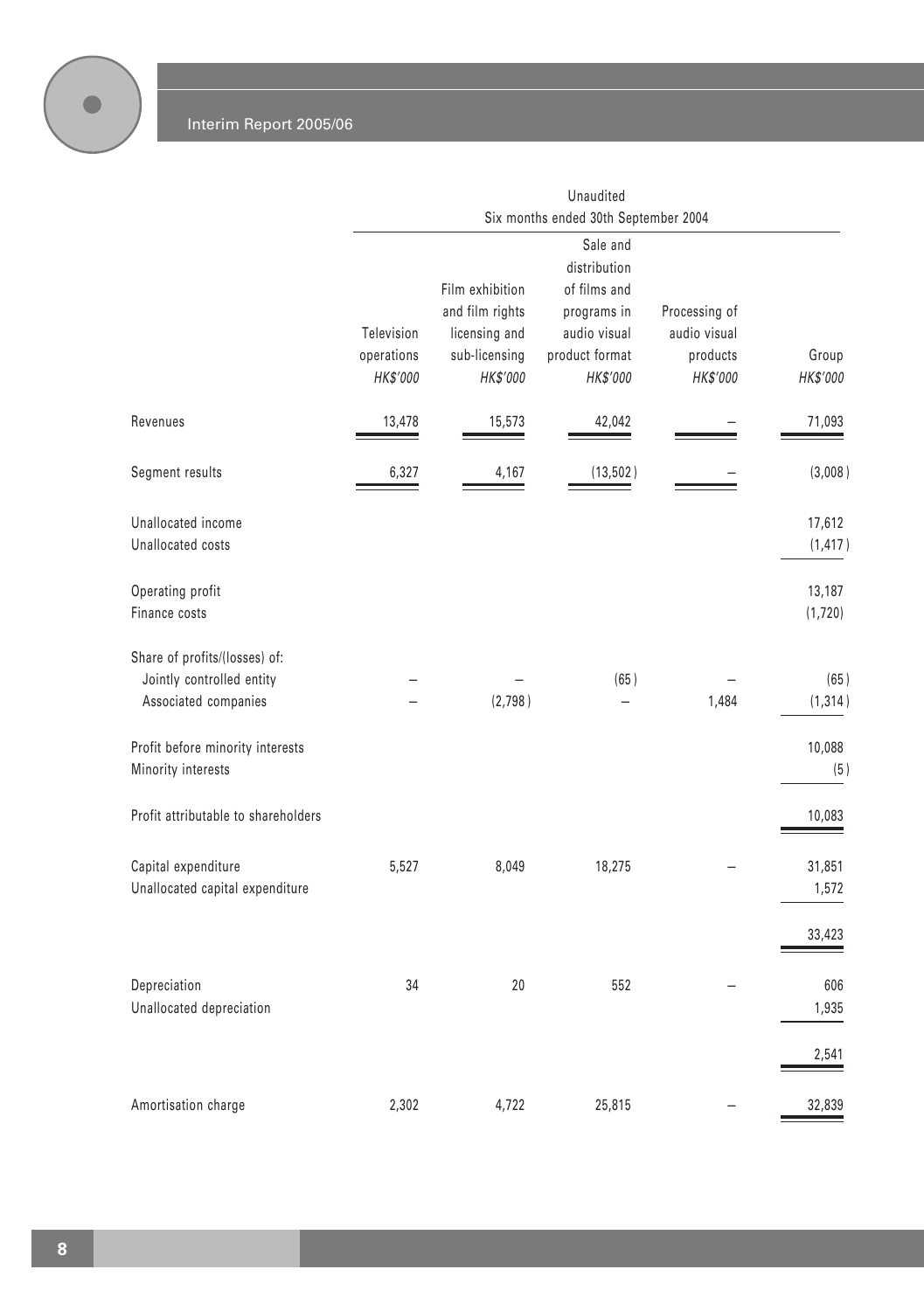|                                                                |                                                    |                                                                           | Mei Ah Entertainment Group Limited                                                                                         |                                                              |                                |                          |
|----------------------------------------------------------------|----------------------------------------------------|---------------------------------------------------------------------------|----------------------------------------------------------------------------------------------------------------------------|--------------------------------------------------------------|--------------------------------|--------------------------|
|                                                                |                                                    |                                                                           |                                                                                                                            | <b>Unaudited</b><br>As at 30th September 2005                |                                |                          |
|                                                                | <b>Television</b><br>operations<br><b>HK\$'000</b> | Film<br>exhibition and<br>film rights<br>licensing and<br><b>HK\$'000</b> | Sale and<br>distribution<br>of films<br>and programs<br>in audio visual<br>sub-licensing product format<br><b>HK\$'000</b> | Processing of<br>audio visual<br>products<br><b>HK\$'000</b> | Elimination<br><b>HK\$'000</b> | Group<br><b>HK\$'000</b> |
| Segment assets<br>Investment in a jointly<br>controlled entity | 28,182                                             | 43,074                                                                    | 62,547                                                                                                                     |                                                              | (7, 244)                       | 126,559                  |
| Investments in associated<br>companies<br>Unallocated assets   |                                                    |                                                                           |                                                                                                                            | 31,177                                                       |                                | 31,177<br>187,374        |
| Total assets                                                   |                                                    |                                                                           |                                                                                                                            |                                                              |                                | 345,110                  |
| Segment liabilities<br>Unallocated liabilities                 | (26, 691)                                          | (41, 796)                                                                 | (23, 536)                                                                                                                  |                                                              |                                | (92,023)<br>(22, 950)    |
| <b>Total liabilities</b>                                       |                                                    |                                                                           |                                                                                                                            |                                                              |                                | (114.973)                |

Minority interests **88**

Net assets **230,225**

**9**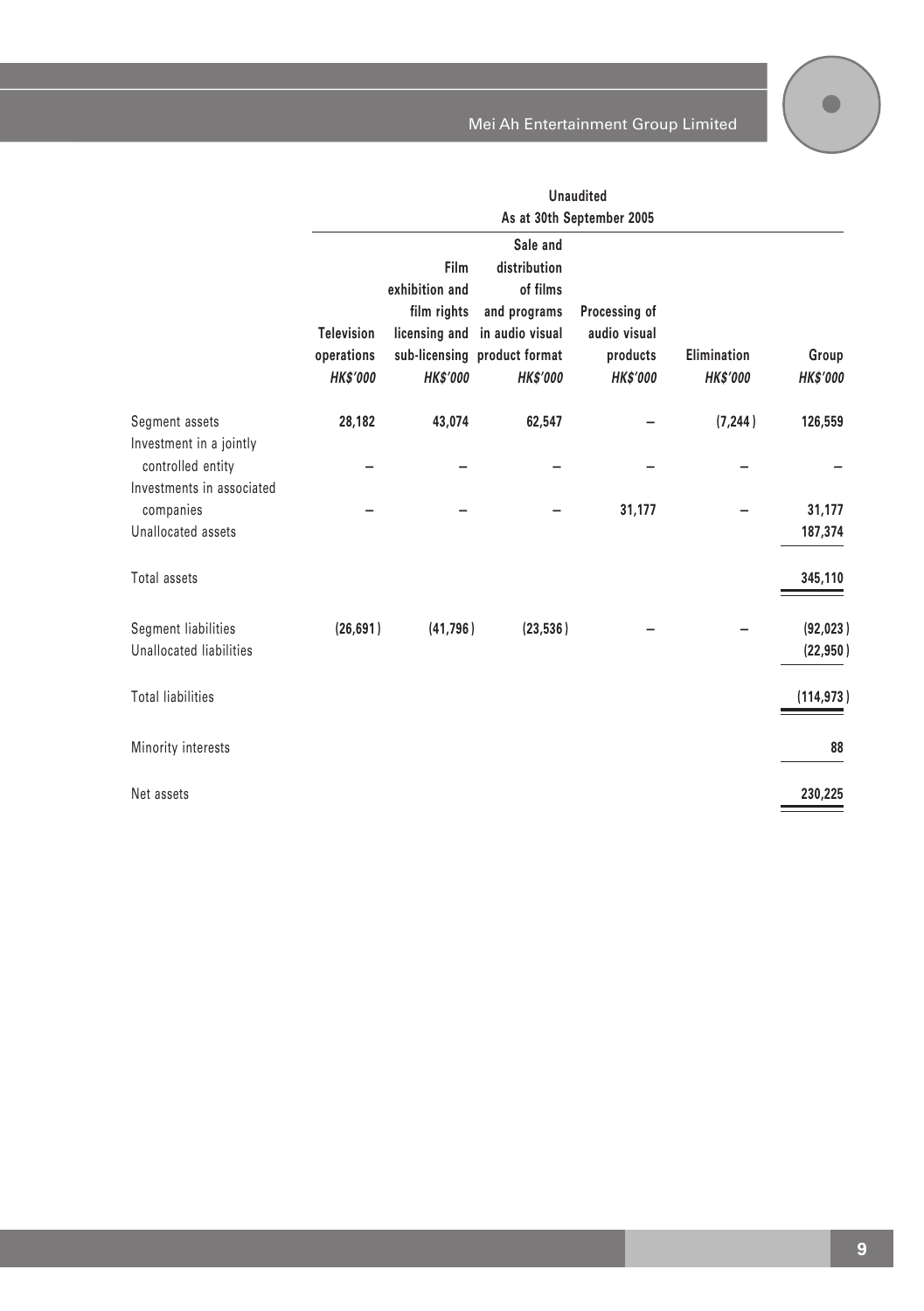|                                                |                        |                        |                                          | Audited               |                         |                          |
|------------------------------------------------|------------------------|------------------------|------------------------------------------|-----------------------|-------------------------|--------------------------|
|                                                |                        |                        |                                          | As at 31st March 2005 |                         |                          |
|                                                |                        | Film<br>exhibition and | Sale and<br>distribution<br>of films     |                       |                         |                          |
|                                                |                        | film rights            | and programs                             | Processing of         |                         |                          |
|                                                | Television             | licensing and          | in audio visual                          | audio visual          |                         |                          |
|                                                | operations<br>HK\$'000 | HK\$'000               | sub-licensing product format<br>HK\$'000 | products<br>HK\$'000  | Elimination<br>HK\$'000 | Group<br><b>HK\$'000</b> |
| Segment assets<br>Investment in a jointly      | 24,121                 | 22,020                 | 49,300                                   |                       | (8, 333)                | 87,108                   |
| controlled entity<br>Investments in associated |                        |                        |                                          |                       |                         |                          |
| companies                                      |                        | (3, 728)               |                                          | 45,780                |                         | 42,052                   |
| Unallocated assets                             |                        |                        |                                          |                       |                         | 192,263                  |
| Total assets                                   |                        |                        |                                          |                       |                         | 321,423                  |
| <b>Segment liabilities</b>                     | (9,681)                | (22, 282)              | (32,665)                                 |                       |                         | (64, 628)                |
| Unallocated liabilities                        |                        |                        |                                          |                       |                         | (36, 822)                |
| <b>Total liabilities</b>                       |                        |                        |                                          |                       |                         | (101, 450)               |
| Minority interests                             |                        |                        |                                          |                       |                         | 131                      |
| Net assets                                     |                        |                        |                                          |                       |                         | 220,104                  |

No geographical analysis is provided as less than 10% of the consolidated turnover, trading results and total assets of the Group are attributable to markets outside Hong Kong.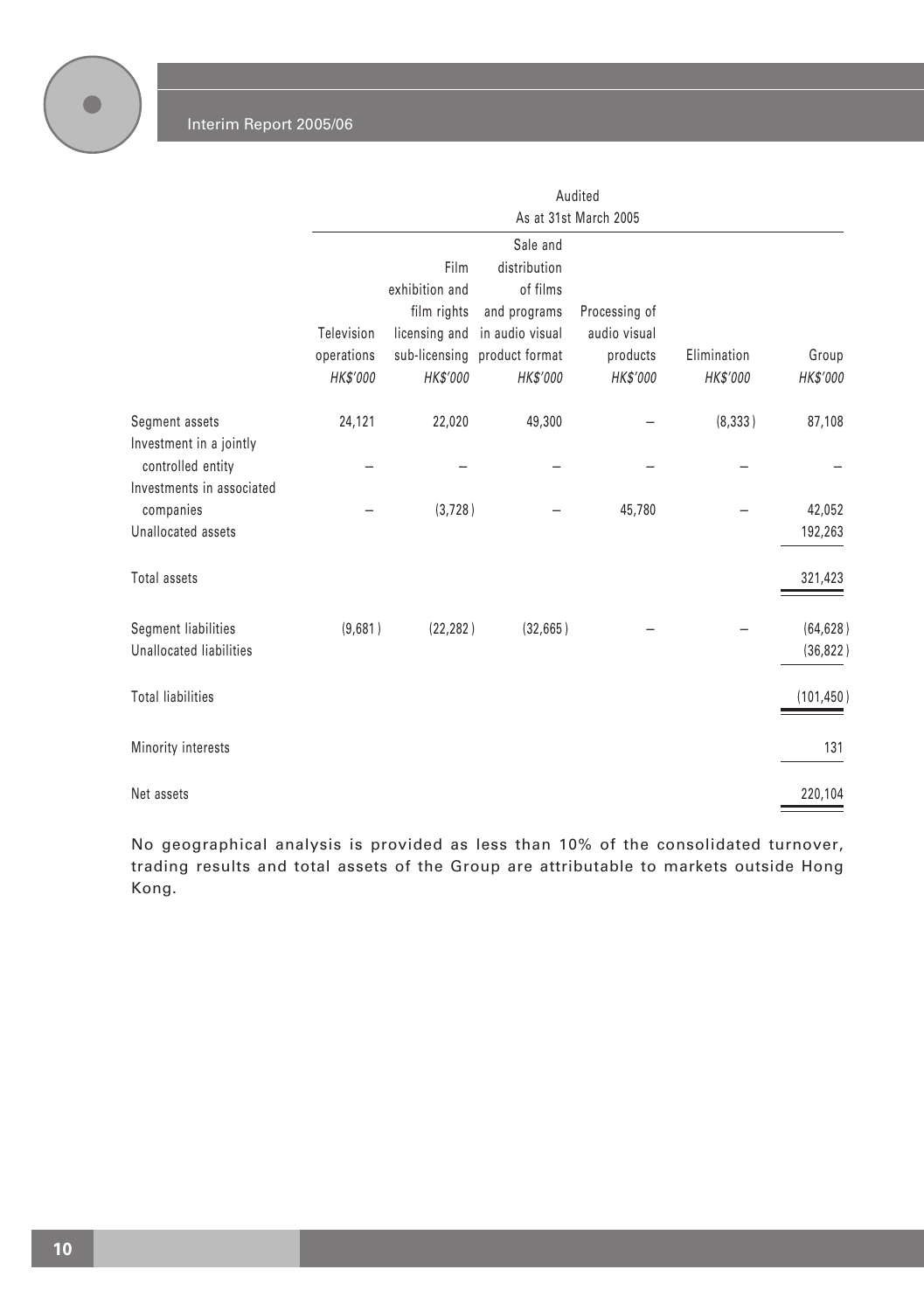#### **3. Operating profit**

Operating profit is stated after crediting and charging the following:

|                                                          |                 | <b>Unaudited</b><br>Six months ended<br>30th September |  |  |
|----------------------------------------------------------|-----------------|--------------------------------------------------------|--|--|
|                                                          |                 |                                                        |  |  |
|                                                          |                 |                                                        |  |  |
|                                                          | 2005<br>2004    |                                                        |  |  |
|                                                          | <b>HK\$'000</b> | <b>HK\$'000</b>                                        |  |  |
|                                                          |                 |                                                        |  |  |
| Crediting                                                |                 |                                                        |  |  |
| Dividend income from available-for-sale financial assets | 71              |                                                        |  |  |
| Gain on disposal of interest in an associated company    |                 |                                                        |  |  |
| (note 3(a))                                              |                 | 15,707                                                 |  |  |
|                                                          |                 |                                                        |  |  |
| Charging                                                 |                 |                                                        |  |  |
| Amortisation of film rights                              | 29,829          | 32,839                                                 |  |  |
| Depreciation of fixed assets                             | 2,321           | 2,541                                                  |  |  |
| Cost of goods sold                                       | 23,117          | 45,121                                                 |  |  |
|                                                          |                 |                                                        |  |  |

(a) During the six months ended 30th September 2004, the Group entered into an agreement to place its entire interest of China Chief Cable TV Group Limited (formerly known as M21 Technology Limited) and generated a profit of HK\$15,707,000.

#### **4. Staff costs**

|                                            |                 | <b>Unaudited</b><br>Six months ended<br>30th September |
|--------------------------------------------|-----------------|--------------------------------------------------------|
|                                            | 2005            | 2004                                                   |
|                                            | <b>HK\$'000</b> | HK\$'000                                               |
|                                            |                 |                                                        |
| Wages and salaries                         | 4,788           | 5,937                                                  |
| Pension costs - defined contribution plans | 131             | 193                                                    |
|                                            |                 |                                                        |
|                                            | 4,919           | 6,130                                                  |
|                                            |                 |                                                        |

## **5. Taxation**

No provision for Hong Kong and overseas profits tax has been made as the Group had no estimated assessable profit during the period.

The Group's jointly controlled entity in the People's Republic of China excluding Hong Kong ("China") did not have any assessable income for the year for the PRC tax purposes and accordingly no provision for China taxation has been made in the accounts.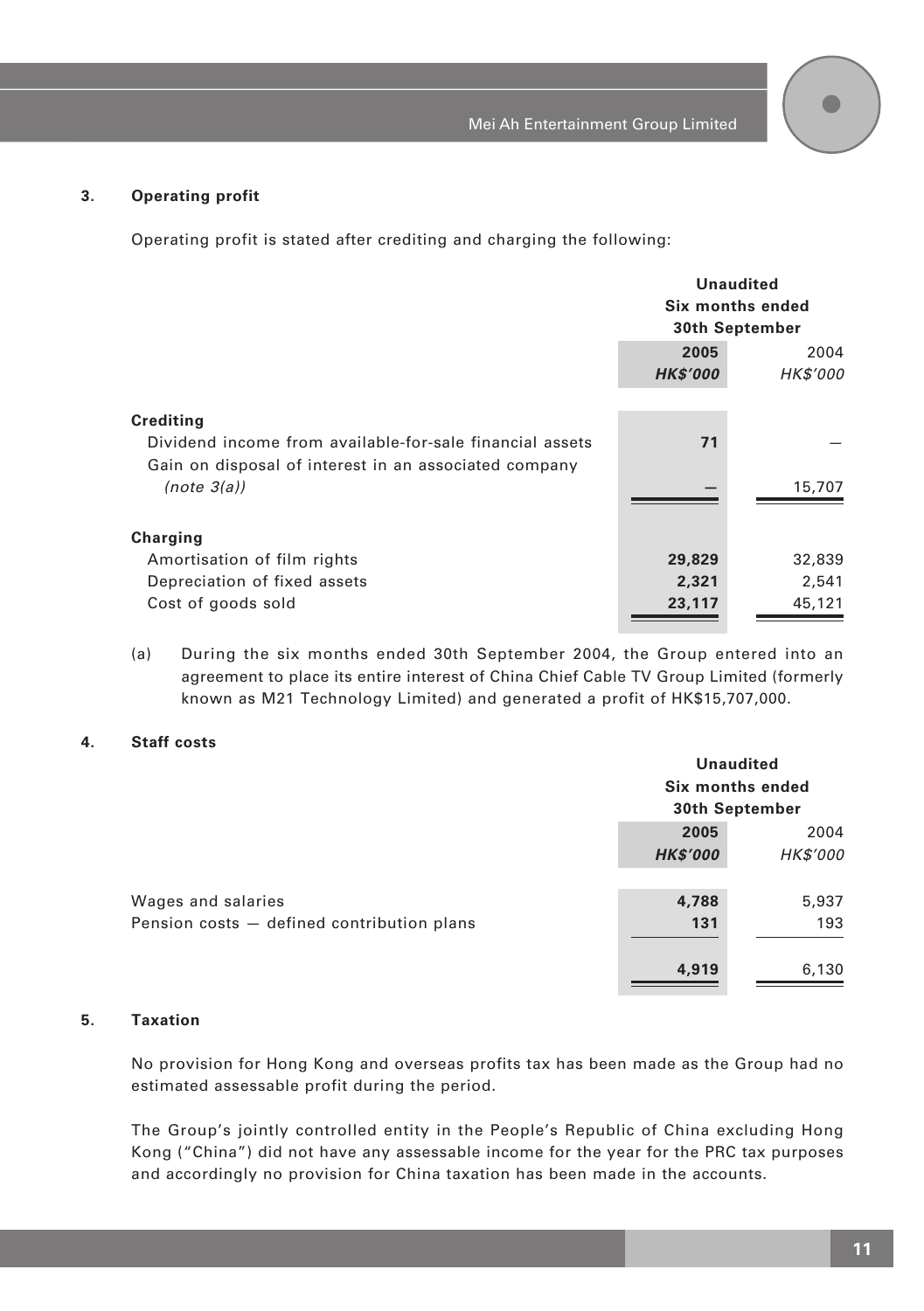

#### **6. Earnings per share**

The calculation of basic earnings per share is based on the Group's profit attributable to shareholders of HK\$10,121,000 (2004: HK\$10,083,000) and on the weighted average of 771,000,000 (2004: 771,000,000) shares in issue during the period.

Diluted earnings per share is not disclosed as there were no dilutive potential ordinary shares as at 30th September 2005 and 2004.

#### **7. Capital expenditure**

| <b>Unandited</b>       |                 |                 |                                                             |
|------------------------|-----------------|-----------------|-------------------------------------------------------------|
|                        |                 |                 |                                                             |
| 2005                   |                 |                 |                                                             |
| Film rights,           |                 | Film rights,    |                                                             |
| films in<br>films in   |                 |                 |                                                             |
| progress,<br>progress, |                 |                 |                                                             |
| film<br>film           |                 |                 |                                                             |
| sub-licensing          |                 |                 |                                                             |
| rights and             | <b>Fixed</b>    | rights and      | Fixed                                                       |
| deposits               | assets          | deposits        | assets                                                      |
| <b>HK\$'000</b>        | <b>HK\$'000</b> | <b>HK\$'000</b> | <b>HK\$'000</b>                                             |
| 40,512                 | 162,485         | 35,649          | 163,033                                                     |
| 49,533                 | 989             | 31,390          | 2,033                                                       |
| (29, 829)              | (2, 321)        | (32, 839)       | (2,541)                                                     |
| 60,216                 | 161,153         | 34,200          | 162,525                                                     |
|                        |                 |                 | Six months ended<br>30th September<br>2004<br>sub-licensing |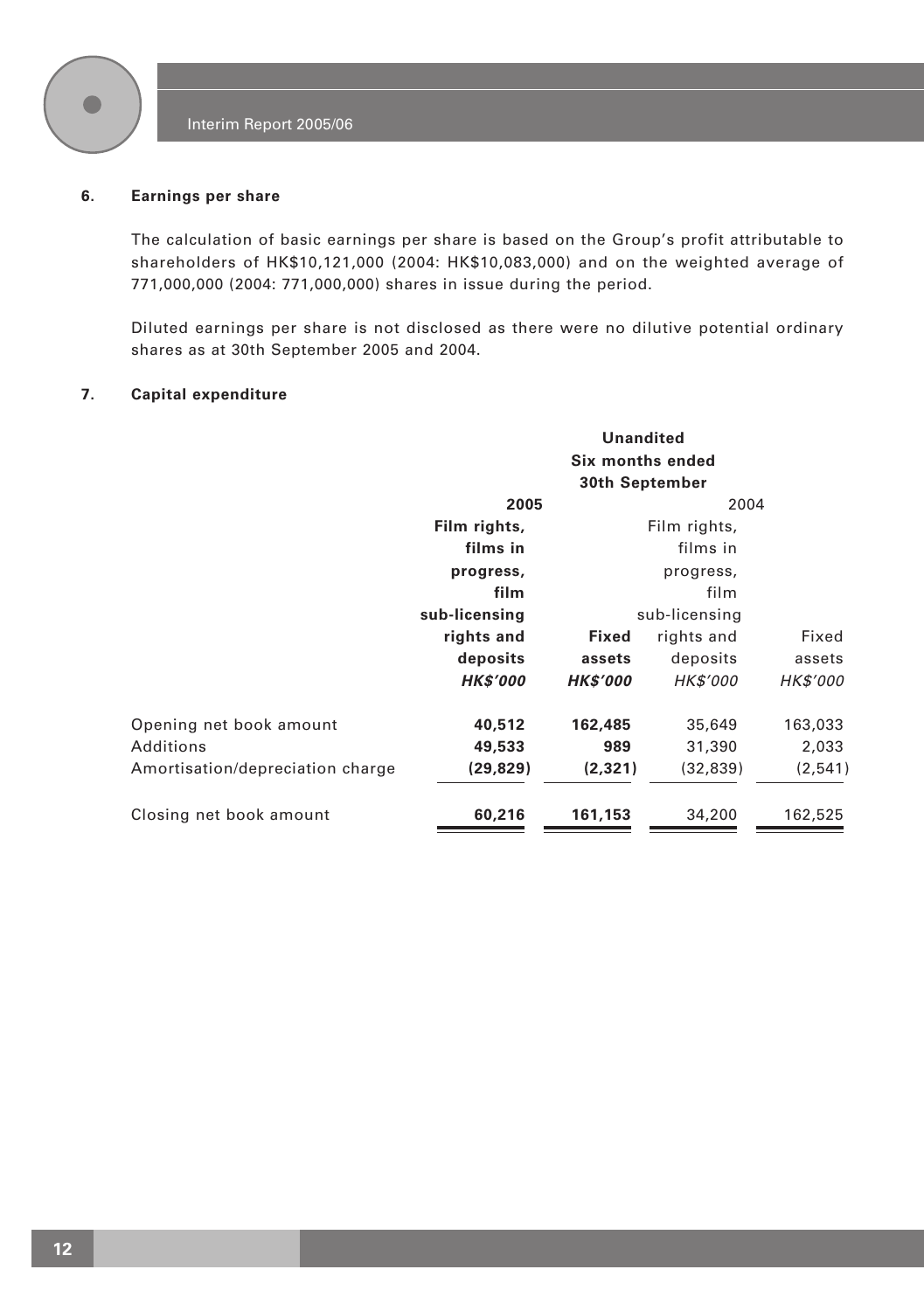#### **8. Accounts receivable**

The ageing analysis of accounts receivable is as follows:

|                                    | <b>Unaudited</b> | Audited  |
|------------------------------------|------------------|----------|
|                                    | 30th             | 31st     |
|                                    | September        | March    |
|                                    | 2005             | 2005     |
|                                    | <b>HK\$'000</b>  | HK\$'000 |
| Current to 3 months                | 10,112           | 15,463   |
| 4 to 6 months                      | 3,006            | 6,966    |
| Over 6 months                      | 20,033           | 12,229   |
|                                    | 33,151           | 34,658   |
| Less: provision for doubtful debts | (3,814)          | (4, 179) |
|                                    | 29,337           | 30,479   |

The Group's credit term to accounts receivable generally ranges from 7 to 90 days.

## **9. Accounts payable**

The ageing analysis of accounts payable is as follows:

|     |                                             | <b>Unaudited</b> | Audited  |
|-----|---------------------------------------------|------------------|----------|
|     |                                             | 30th             | 31st     |
|     |                                             | September        | March    |
|     |                                             | 2005             | 2005     |
|     |                                             | <b>HK\$'000</b>  | HK\$'000 |
|     | Current to 3 months                         | 3,528            | 9,749    |
|     | 4 to 6 months                               | 3,647            | 595      |
|     | Over 6 months                               | 4,011            | 6,587    |
|     |                                             | 11,186           | 16,931   |
| 10. | Long term liabilities                       |                  |          |
|     |                                             | <b>Unaudited</b> | Audited  |
|     |                                             | 30th             | 31st     |
|     |                                             | September        | March    |
|     |                                             | 2005             | 2005     |
|     |                                             | <b>HK\$'000</b>  | HK\$'000 |
|     | Bank loans $-$ secured <i>(note (a))</i>    | 32,254           | 34,351   |
|     | Obligations under finance leases (note (b)) | 226              | 357      |
|     |                                             | 32,480           | 34,708   |
|     | Current portion of long-term liabilities    | (14, 782)        | (14,002) |
|     |                                             | 17,698           | 20,706   |
|     |                                             |                  |          |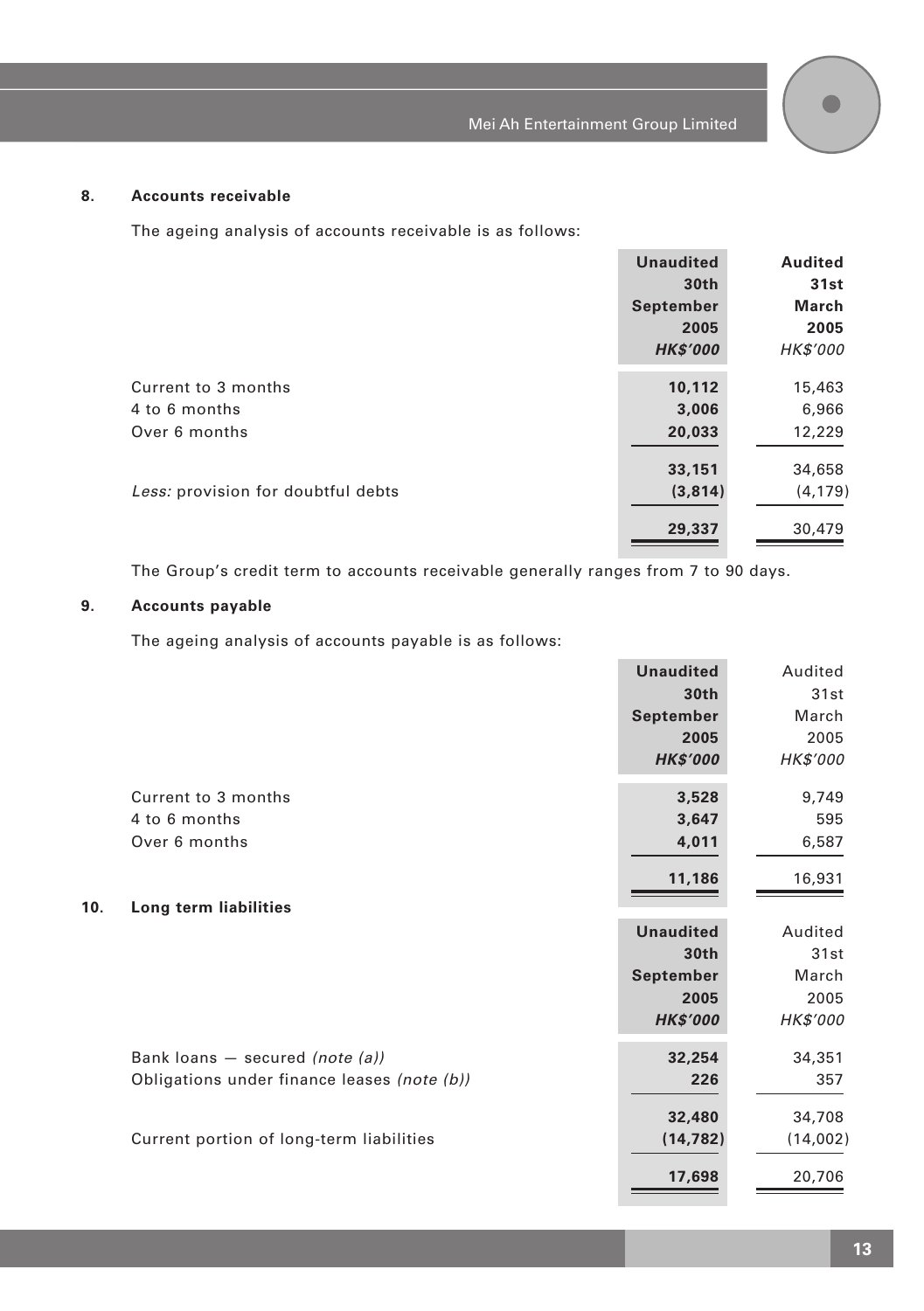

(a) Bank loans secured by the Group's certain of the Group's properties, are repayable in the following periods:

|                            | <b>Unaudited</b><br>30th | Audited<br>31st |
|----------------------------|--------------------------|-----------------|
|                            | September                | March           |
|                            | 2005                     | 2005            |
|                            | <b>HK\$'000</b>          | HK\$'000        |
|                            |                          |                 |
| Within one year            | 14,594                   | 13,665          |
|                            |                          |                 |
| In the second year         | 5,172                    | 5,757           |
| In the third to fifth year | 10,645                   | 13,070          |
| After the fifth year       | 1,843                    | 1,859           |
|                            |                          |                 |
|                            | 17,660                   | 20,686          |
|                            |                          |                 |
|                            | 32,254                   | 34,351          |
|                            |                          |                 |

(b) Obligations under finance leases are repayable in the following periods:

|                                            | <b>Unaudited</b> | Audited         |
|--------------------------------------------|------------------|-----------------|
|                                            | 30 <sub>th</sub> | 31st            |
|                                            | September        | March           |
|                                            | 2005             | 2005            |
|                                            | <b>HK\$'000</b>  | <b>HK\$'000</b> |
|                                            |                  |                 |
| Within one year                            | 200              | 359             |
| In the second year                         | 30               | 21              |
| In the third to fifth year                 | $12 \,$          |                 |
|                                            |                  |                 |
|                                            | 242              | 380             |
| Future finance charges on finance leases   | (16)             | (23)            |
|                                            |                  |                 |
| Present value of finance lease liabilities | 226              | 357             |

The present value of finance lease liabilities is as follows:

| Within one year            | 188 | 337 |
|----------------------------|-----|-----|
| In the second year         | 27  | 20  |
| In the third to fifth year | 11  |     |
|                            | 226 | 357 |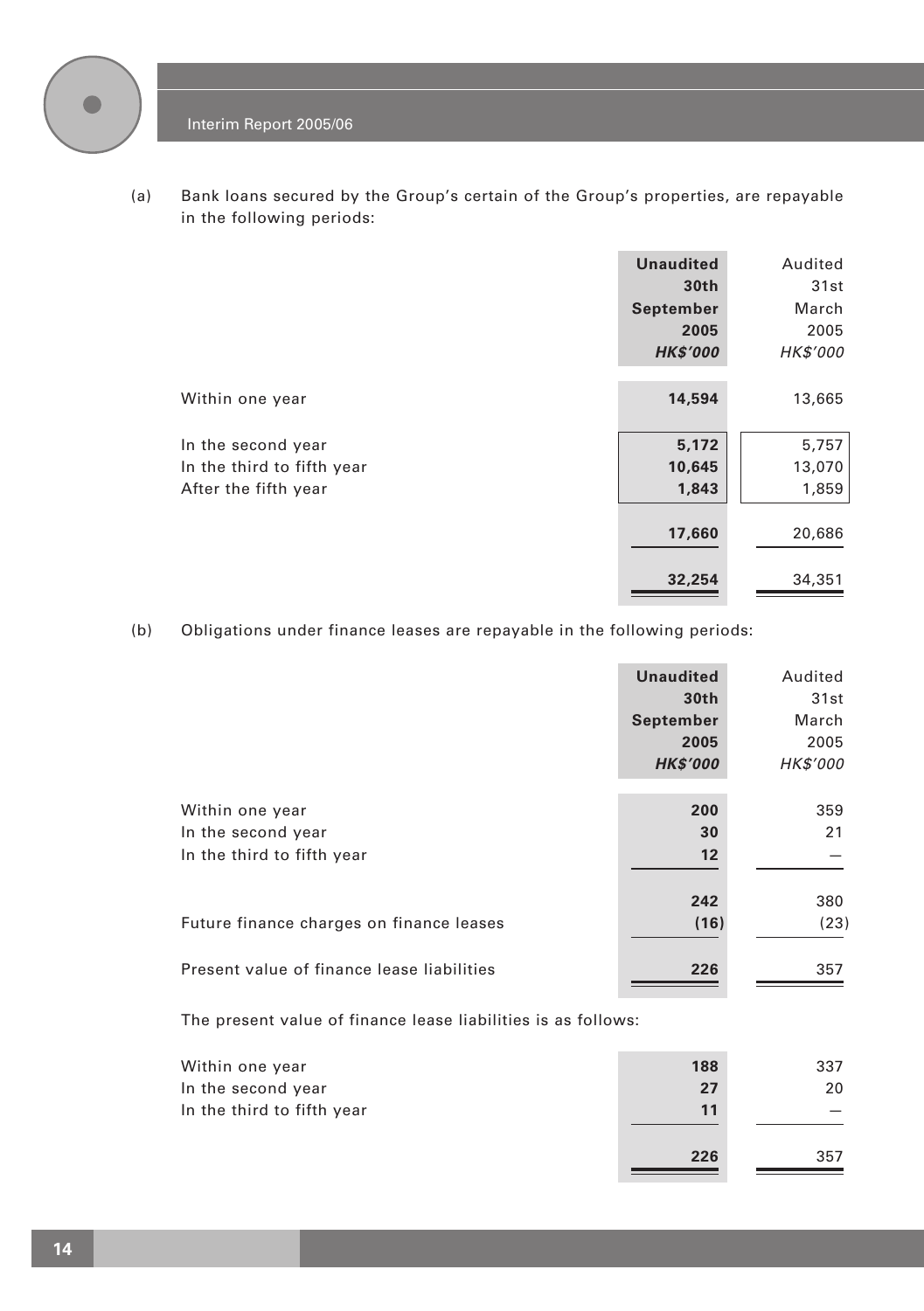

#### **11. Share capital**

|                                                                      | <b>Unaudited</b><br>30th<br>September<br>2005<br><b>HK\$'000</b> | Audited<br>31st<br>March<br>2005<br>HK\$'000 |
|----------------------------------------------------------------------|------------------------------------------------------------------|----------------------------------------------|
| Authorised<br>3,000,000,000 ordinary shares of HK\$0.1 each          | 300,000                                                          | 300,000                                      |
| Issued and fully paid<br>771,000,000 ordinary shares of HK\$0.1 each | 77,100                                                           | 77,100                                       |

#### **12. Contingent liabilities**

|                                                                                   | Group            |                 | Company          |                 |
|-----------------------------------------------------------------------------------|------------------|-----------------|------------------|-----------------|
|                                                                                   | <b>Unaudited</b> | Audited         | <b>Unaudited</b> | Audited         |
|                                                                                   | 30th             | 31st            | 30th             | 31st            |
|                                                                                   | September        | March           | September        | March           |
|                                                                                   | 2005             | 2005            | 2005             | 2005            |
|                                                                                   | <b>HK\$'000</b>  | <b>HK\$'000</b> | <b>HK\$'000</b>  | <b>HK\$'000</b> |
| Guarantee given to banks in respect<br>of banking facilities to the<br>extent of: |                  |                 |                  |                 |
| Subsidiaries                                                                      |                  |                 | 66,730           | 64,144          |
| Associated companies                                                              |                  | 5,250           |                  | 5,250           |
|                                                                                   |                  | 5,250           | 66,730           | 69,394          |

#### **13. Commitments**

As at 30th September 2005, the Group had commitments contracted but not provided for in these financial statements in respect of film production and licensing agreements amounting to approximately HK\$13,275,000 (31st March 2005: HK\$16,677,000).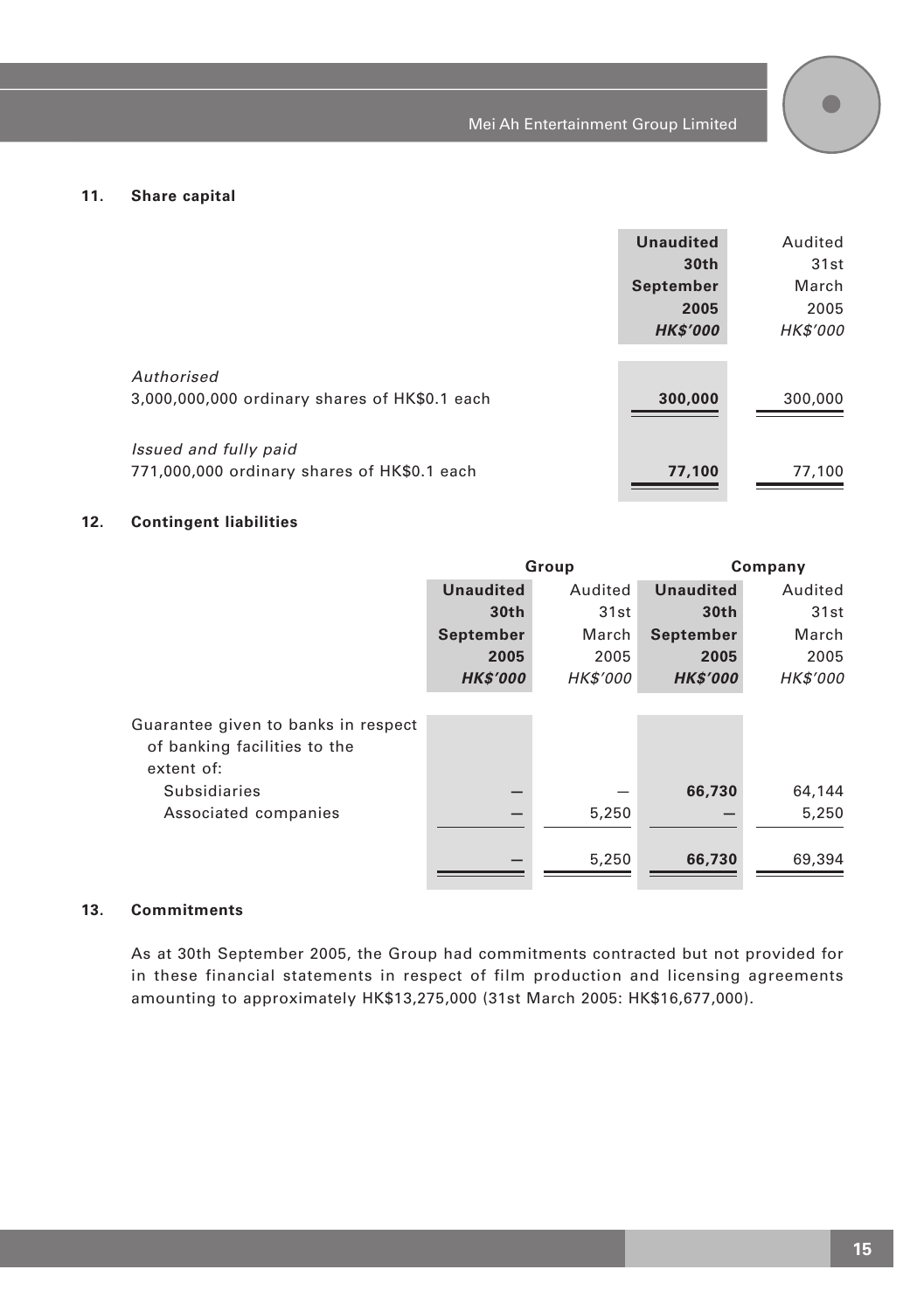

#### **14. Related party transactions**

Significant related party transactions, which were carried out in the normal course of the Group's business are as follows:

|                                                | <b>Unaudited</b><br>Six months ended<br>30th September |                 |
|------------------------------------------------|--------------------------------------------------------|-----------------|
|                                                | 2005<br>2004                                           |                 |
|                                                | <b>HK\$'000</b>                                        | <b>HK\$'000</b> |
| Replication fees paid to an associated company | 10,067                                                 | 8,690           |
| Rental income and management fees from         |                                                        |                 |
| associated companies                           | 2,413                                                  | 978             |
| Commission paid to an associated company       | 2,060                                                  |                 |
| Playout service fees to an associated company  |                                                        | 606             |
| Pre-mastering services fee and post-production |                                                        |                 |
| services fee to an associated company          |                                                        | 416             |

The above transactions were conducted in the normal course of business and in accordance with the terms of the underlying agreements.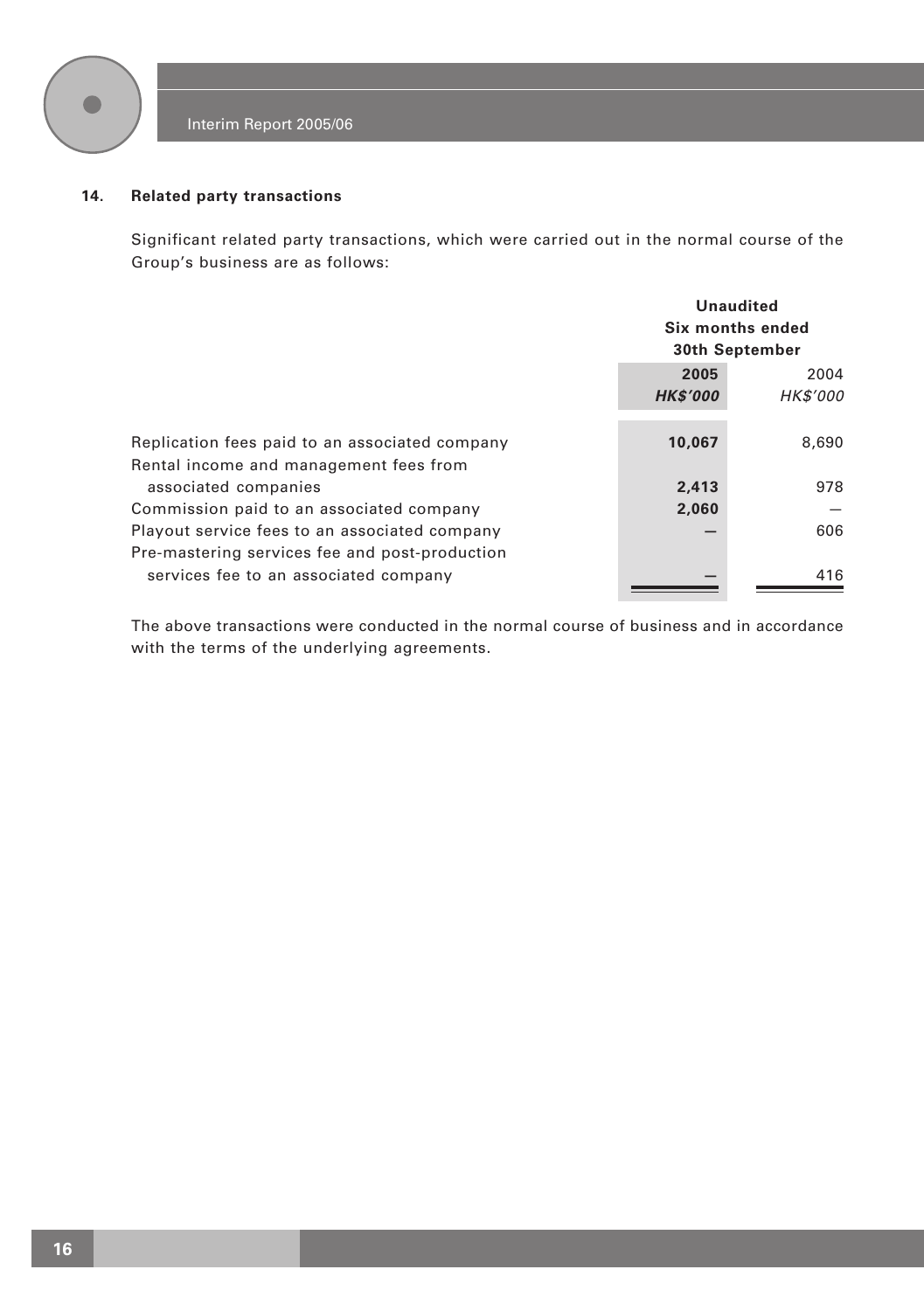# **INTERIM DIVIDEND**

The board does not recommend the payment of an interim dividend for the six months ended 30th September 2005 (2004: Nil).

# **MANAGEMENT DISCUSSION AND ANALYSIS**

During the six months ended 30th September 2005, the Group recorded an unaudited consolidated turnover of HK\$78,973,000 (2004: HK\$71,093,000), an increase of 11% compared with the same period last year. Profit attributable to shareholders was increased from HK\$10,083,000 to HK\$10,121,000. Excluding the exceptional gain on disposal of interest in China Chief Cable TV Group Limited (formerly known as M21 Technology Limited), a former associated company during the six months ended 30th September 2004 of HK\$15,707,000, there was a net loss arising from the ordinary activities of HK\$5,624,000 in the prior period and accordingly a great improvement was demonstrated on the performance from the Group's ordinary activities.

Following the conclusion of content supply contracts with pay TV operators in the recent years, the contribution of revenues from the Group's television segment was increased from HK\$13,478,000 to HK\$29,365,000. The proportion of such revenues to the Group's total revenues was also increased from 19% to 37%. Since the launch of its first broadcasting channel in 2001, which provides movies from the Group's film library and other programs from its business partners, the Group has continuously explored various sources of revenue streams from its television operations. In 2004, the Group secured contracts with the operators of HK Broadband to provide movie channels and now TV to provide a drama channel. In September 2005, two additional channels, the movie channels in now TV and Malaysia MiTV, were launched. In addition, contracts have also been secured with certain mobile phone operators to provide channel contents. Looking forward, the Group aims to provide channels to other Asian countries and secure advertising income from available air-time in TV channels, and develop channels with increasing varieties.

Equipped by the Group's film library and through the Group's experience and network in program sourcing, the Group is confident that it will continue to provide high quality and customised TV programs to its audiences. The Group also believes that its television segment has huge potential of growth and will continue to bring significant and increasing contribution to the Group. Following the increasing popularity of pay TV in Hong Kong and digitalisation plan of TV signal in Hong Kong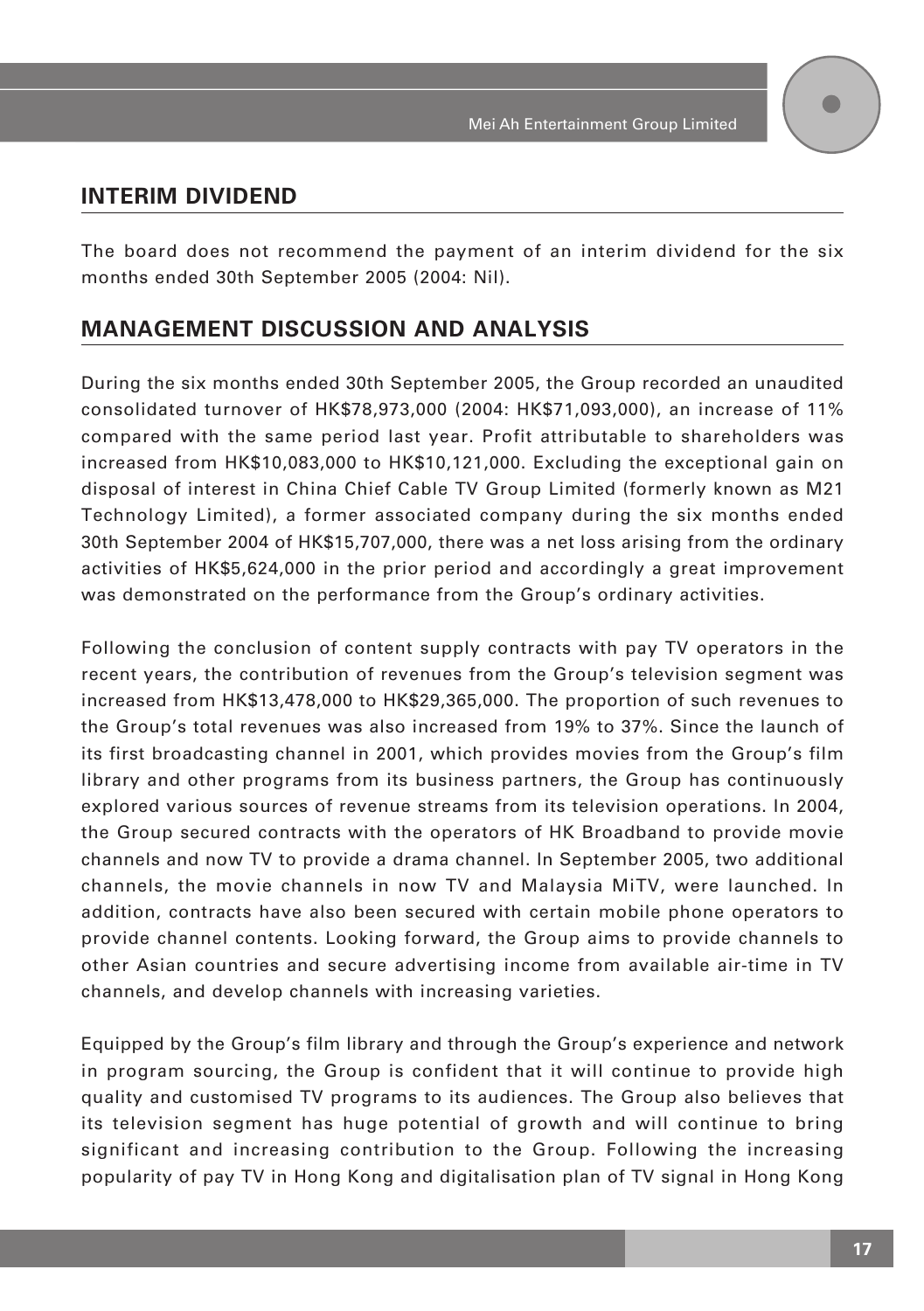

and China which allows more broadcasting channels than the existing analogue system, the demand for TV channel contents is expected to increase significantly and the Group believes that it will receive fruitful and encouraging rewards from these new market opportunities and enjoy the prospectus of its television operations.

In order to support its content requirement, the Group has allocated an increased amount of resources in the production of films. During the six months ended 30th September 2005, "Colour of the Loyalty", "Dragon Reloaded 2" and "Embrace Your Shadow" were released by the Group. Turnover from the segment of film exhibition and film rights licensing and sub-licensing was increased from HK\$15,573,000 to HK\$23,297,000. All of the released films received appreciable performances and responses from the market. In November 2005, "Dragon Squad", the Group's multinational production which is starred and produced by a number of international actors, actresses and producers from different countries, was released globally. "Dragon Squad" was the first and the only movie elected by the National Museum of China for its permanent preservation in respect of the memorisation of the 100th anniversary of the Chinese film. Looking forward, the Group will continue to invest and offer its utmost support in Hong Kong's film production industry and aims to produce high quality and welcoming films.

The revenues attributable to sale and distribution of films and programs in audio visual product format was dropped from HK\$42,042,000 to HK\$26,311,000, as a result of the Group's strategy in diversifying its revenue mix and re-allocation of the Group's resources, as well as the effect of the relevant industrial environment.

The performance of the segment of video sales and distribution has been affected by the overall industrial climate. Less number of new titles were released during the period and the competition is keen. Following the increasing popularity of copyright infringement behaviour such as downloading through internet, copying through rewritable disc drives and shops which offer rental of video discs to customers, the business of sale and distributions of video discs is becoming difficult. Nevertheless, the Group will continue to acquire customised and popular films and diversify its distribution channels in order to maintain its competitiveness. In order to simplify the organisational structure and enhance operating efficiency, the Group has also appointed a distribution agent to handle the logistic procedures in respect of the distribution segment which led to a decrease in the Group's administrative and other expenses.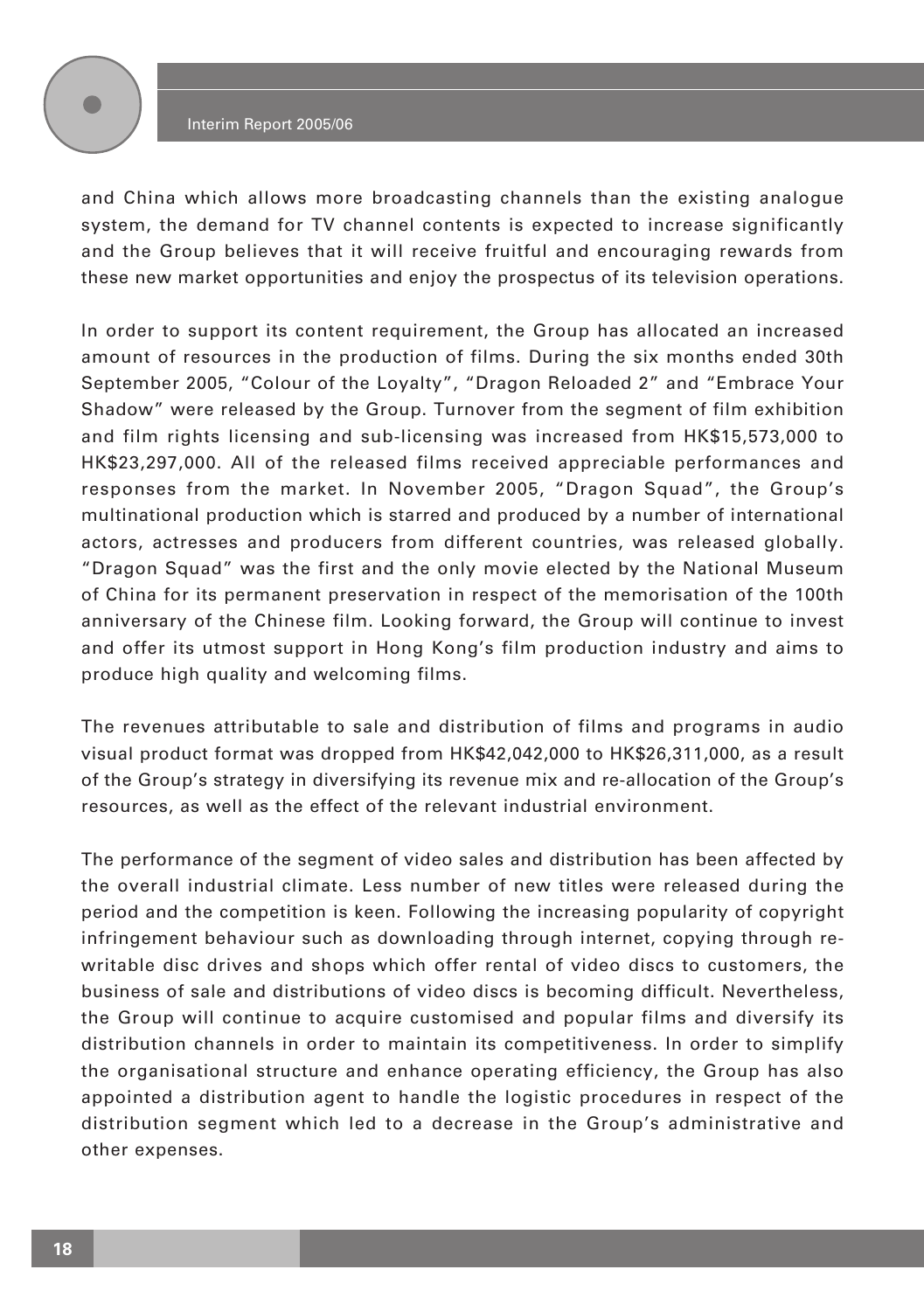The Group's working capital and gearing position (details as set out in the paragraph headed "Liquidity and financial resources" below) has also been improved continuously following the repayment of loans raised during the construction of its head quarter in Tseung Kwan O. Looking forward, the Group will exploit every opportunities to generate greatest returns for its shareholders and reward their longterm support.

# **Liquidity and financial resources**

At 30th September 2005, the Group has available banking facilities of approximately HK\$57 million, of which approximately HK\$41 million were utilised. Certain of the Group's properties with net book values of HK\$154 million were pledged to banks to secure banking facilities. The Group's gearing ratio of 17% as at 30th September 2005 was based on the total of bank loans, overdrafts and obligations under finance leases of approximately HK\$38,550,000 (of which HK\$20,852,000, HK\$5,199,000, HK\$10,656,000 and HK\$1,843,000 are repayable within one year, in the second year, in the third to fifth year and after the fifth year respectively) and the shareholders' funds of approximately HK\$230,225,000. The Group's borrowings and bank balances are primarily denominated in Hong Kong dollars and the Group has no significant exposure to foreign currency fluctuations.

At 30th September 2005, the Company had guarantees amounting to approximately HK\$66,730,000 given to banks in respect of banking facilities granted to its subsidiaries. At 30th September 2005, the Group had commitments contracted but not provided for in these financial information in respect of film production and licencing agreements amounting to approximately HK\$13,275,000. The commitments will be financed by the Group's internal resources and banking facilities.

# **Employees**

At 30th September 2005, the Group employed 48 staff. Remuneration is reviewed periodically based on individual staff's performance. In addition to the basic salaries, staff benefits include discretionary bonus, medical insurance scheme and contributory provident fund. The Group also has a share option scheme whereby qualified employees may be granted options to acquire shares of the Company.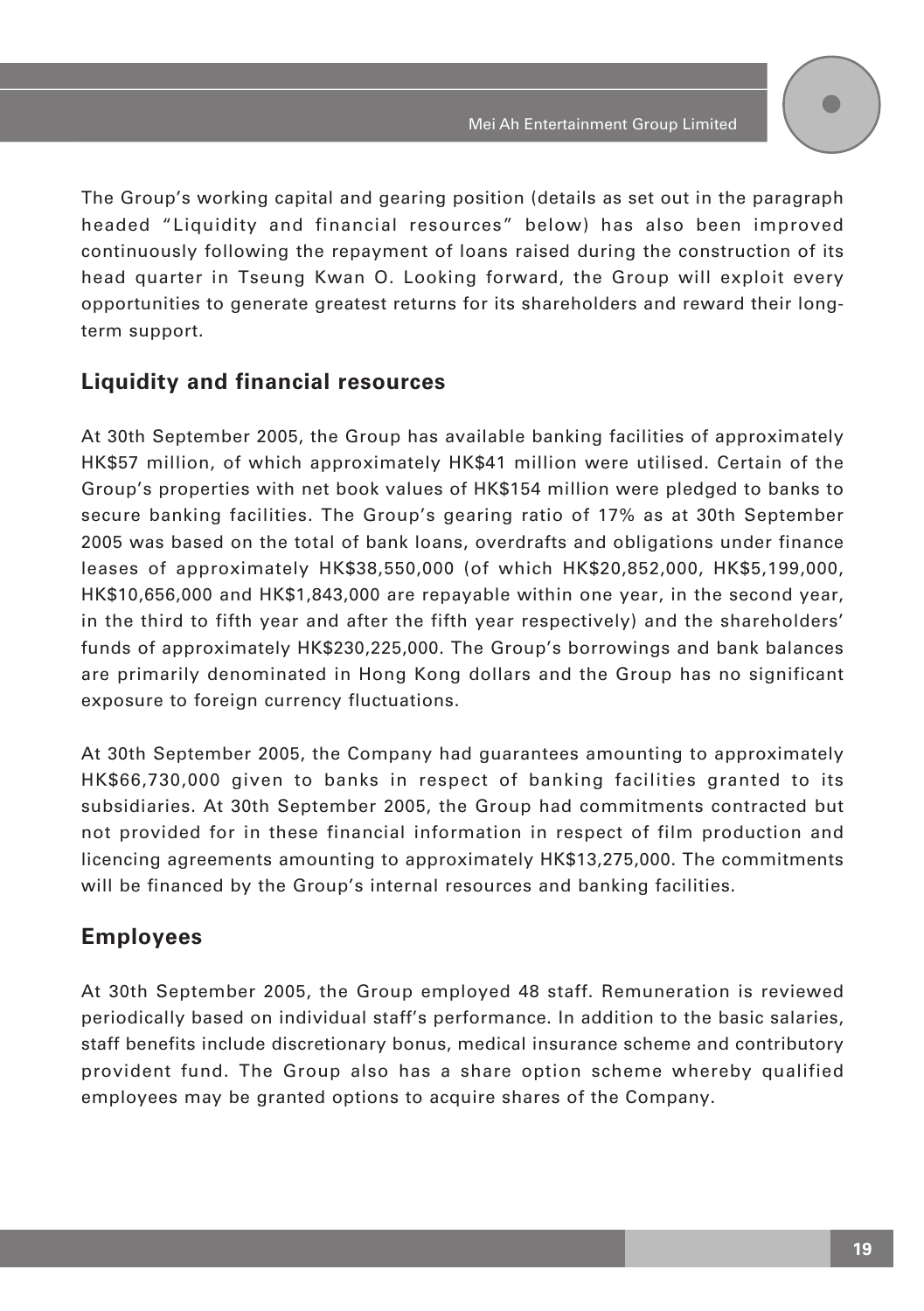

# **Share option scheme**

Details of the share option scheme approved by the shareholders of the Company at the annual general meeting on 30th August 2004 (the "Commencement Date") were disclosed in the Company's circular dated 5th August 2004 and the annual report for the year ended 31st March 2005.

No options has been granted under the share option scheme since its adoption.

# **Directors' and chief executives' interests and short positions in the shares, underlying shares and debentures of the Company or any Associated Corporation**

At 30th September 2005, the interests and short positions of each director and chief executive in the shares, underlying shares and debentures of the Company and its associated corporations (within the meaning of the Securities and Futures Ordinance ("SFO")), as recorded in the register maintained by the Company under Section 352 of the SFO or as notified to the Company were as follows:

## **(a) Ordinary shares of HK\$0.1 each in Mei Ah Entertainment Group Limited**

|                         | Number of shares beneficially held |                        |                               |
|-------------------------|------------------------------------|------------------------|-------------------------------|
| <b>Name of Director</b> | Personal<br>interests              | Family<br>interests    | <b>Corporate</b><br>interests |
| Mr. Ll Kuo Hsing        | 27,489,500                         | 37,968,750<br>Note (i) | 412,509,510<br>Note (ii)      |
| Mr. TONG Hing Chi       | 3,375,000                          |                        |                               |
| Mr. CHAN Ngan Piu       | 2,025,000                          |                        |                               |
| Mr. CHAU Kei Leung      | 7,209,000                          |                        |                               |

Notes:

(i) These shares are held by Ms. LI Pik Lin, the spouse of Mr. LI Kuo Hsing.

(ii) These shares are held by Kuo Hsing Holdings Limited, a company beneficially controlled by Mr. LI Kuo Hsing.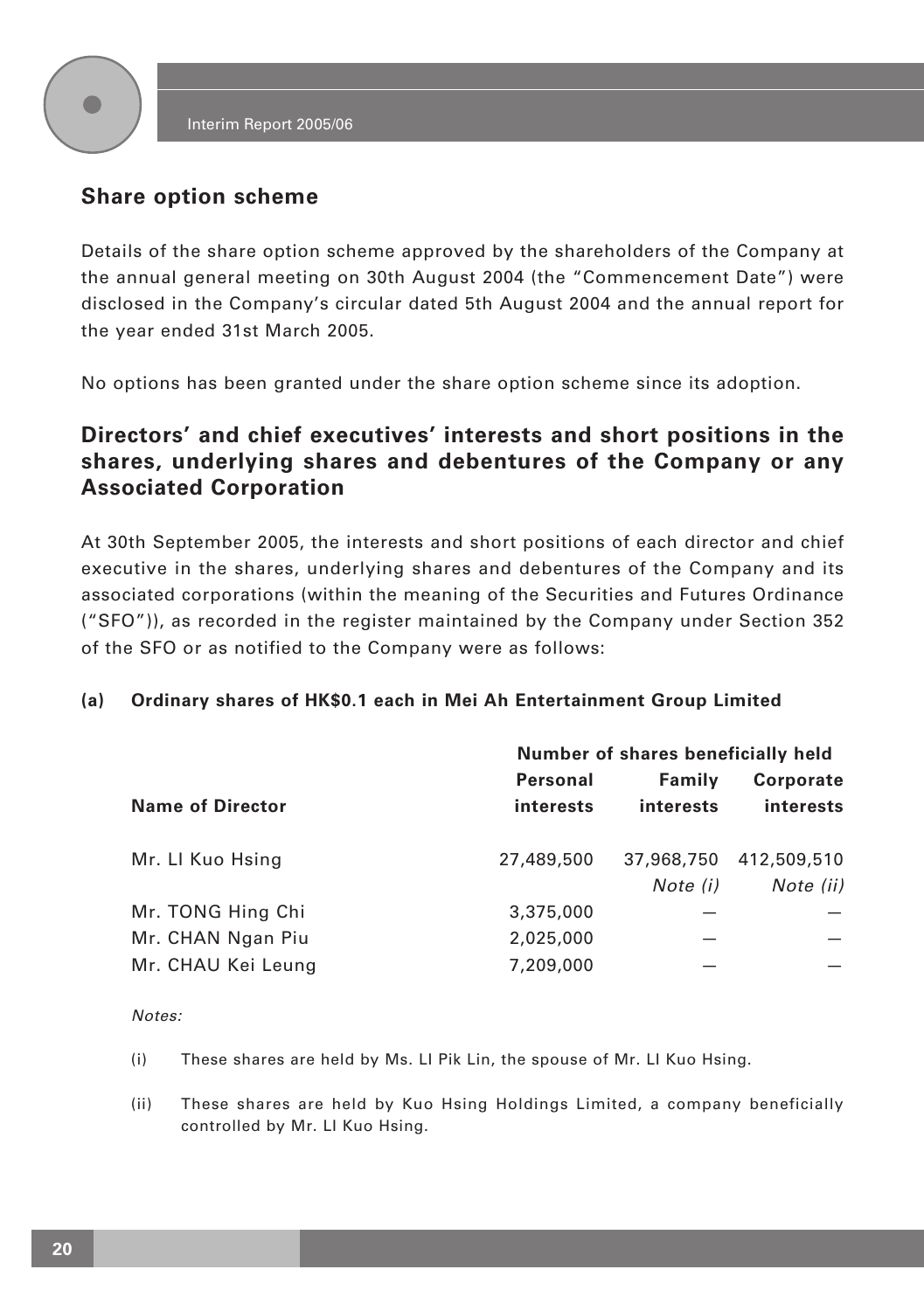# **(b) Interest in subsidiaries of the Company**

Mr. LI Kuo Hsing personally holds non-voting deferred shares of HK\$1 each in the following subsidiaries:

|                                         | No. of non-voting         |  |
|-----------------------------------------|---------------------------|--|
|                                         | deferred shares held      |  |
| Name                                    | <b>Personal interests</b> |  |
| Mei Ah Laser Disc Company Limited       | 100,000                   |  |
| Mei Ah Video Production Company Limited | 10,000                    |  |
| Mei Ah Investment Company Limited       | 500,000                   |  |

With the exception of the interests disclosed above,

- (i) at no time during the period was the Company, its subsidiaries, its associated companies, or its holding company a party to any arrangement to enable the directors and chief executives of the Company to hold any interests or short positions in the shares or underlying shares in, or debentures of, the Company or its associated corporation; and
- (ii) at no time during the period, the directors and chief executives (including their spouse and children under 18 years of age) had any interest in or had been granted or exercised, any rights to subscribe for shares of the Company and its associated companies (within the meaning of the SFO).

# **Substantial shareholders**

At 30th September 2005, the register of substantial shareholders maintained under Section 336 of the SFO shows that the Company had not been notified of any substantial shareholders' interest, being 5% or more of the Company's issued share capital, other than those of the directors and chief executives as disclosed above.

# **Pledge of shares by the controlling shareholder**

At 30th September 2005, 30,000,000 ordinary shares of the Company held by Kuo Hsing Holdings Limited, the controlling shareholder of the Company, were pledged to a bank as one of the securities to the general banking facilities to the extent of approximately HK\$23 million granted to the Group.